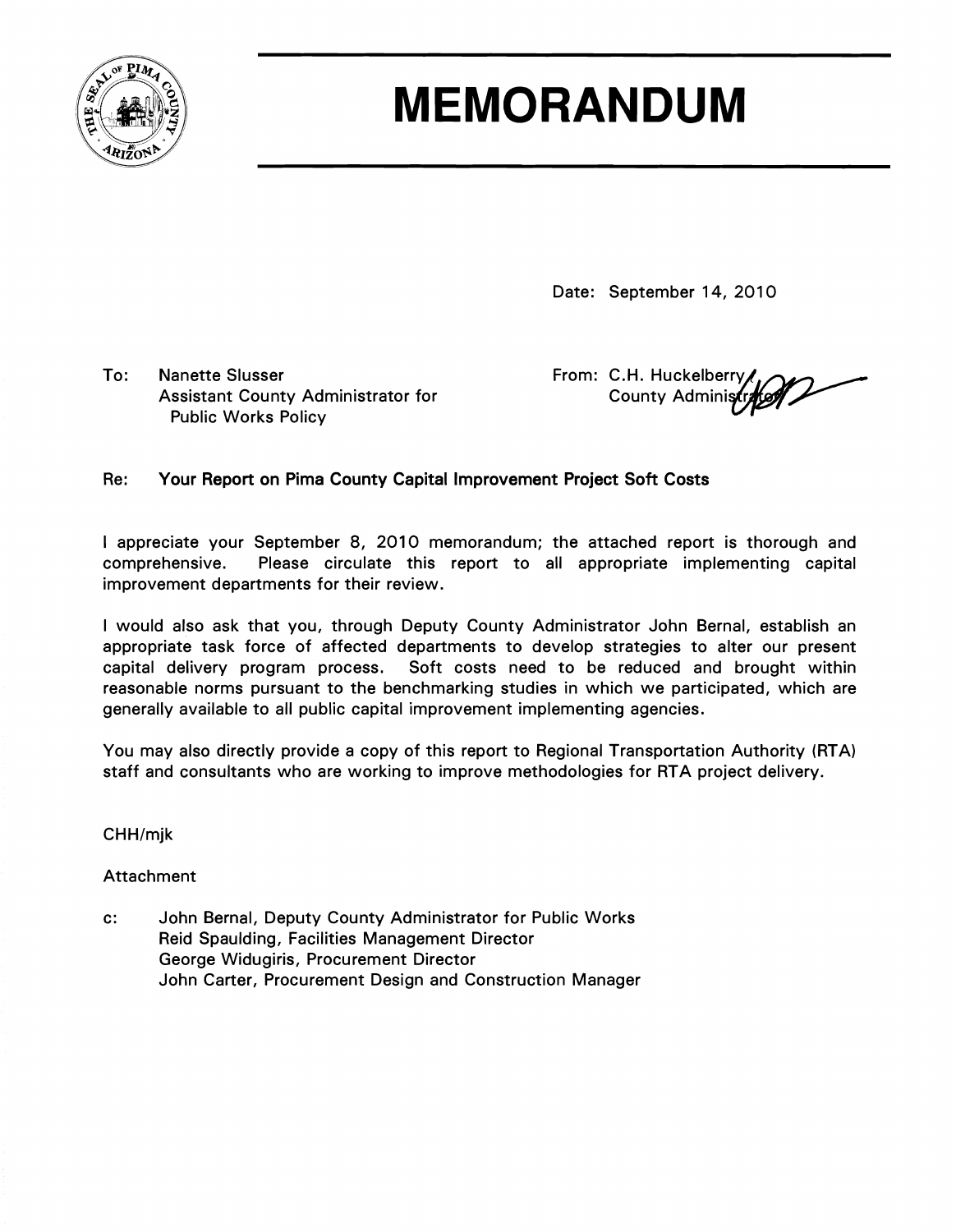

### **MEMORANDUM**



**Public Works Administration** 

**TO:**  C. H. Huckelberry County Administrator

|       | ANDUM<br>dministration   | <b>IC WORK</b><br>pima countv                    |
|-------|--------------------------|--------------------------------------------------|
| DATE: | September 8, 2010        |                                                  |
|       | FROM: Nanette M. Skusser | <b>Assistant County Administrator for Policy</b> |

#### **RE: Examination of Soft Costs on Pima County Capital Projects**

In response to your May 18, 2010 memo, Examination of Soft Costs Associated with a Number of Regional Transportation Authority (RTA) Projects, including the Modem Streetcar, all active Pima County capital projects were analyzed to determine their allocation of soft costs. The attached report reviews the details of the analysis and identifies opportunities for improvement.

Although Pima County has a rigorous data collection and reporting process, there continues to be a significant gap in the quality of the information gathered. Most project managers do not identify or calculate soft costs on their projects. Therefore, this exercise was both useful and eye-opening. Historically, the data collected includes project schedules at specific milestones, and associated budgets. Budgets are itemized by phase, however, these allocations are not routinely provided by task or the specific personnel assigned to perform them. The labor charges reflect numerous personnel billing to projects without a corresponding deliverable or specific assignment. The current capital software does not have the capability to address any of these shortfalls. It is anticipated that PimaCore will. However, the current project control data that is provided by the project managers is frequently inaccurate. This data provides the basis for strategic decision-making related to bond sales, arbitrage, cash flow, and project performance.

Pima County's capital program is \$1.9 billion; approximately **113,** or \$627 million of that is allocated to soft costs. A mere one percent reduction in soft costs can save over \$6 million. There is opportunity for much more. Consistency and reliability are fundamental to engendering public confidence in our ability to deliver on our promises. Pima County's capital program remains vital to the region's economic recovery and quality of life. We should take every opportunity to meet or exceed those goals. And just like the residents who direct our mission, we are capable of doing more with less and being better for it. Thanks you for the opportunity to assist in this endeavor.

#### NMS:lsm

c: John M. Bemal, Deputy County Administrator, Public Works Public Works Directors Project Management Office Reid Spaulding, Facilities Management Director George Widugiris, Procurement Director John Carter, Design and Construction Division Manager, Procurement Department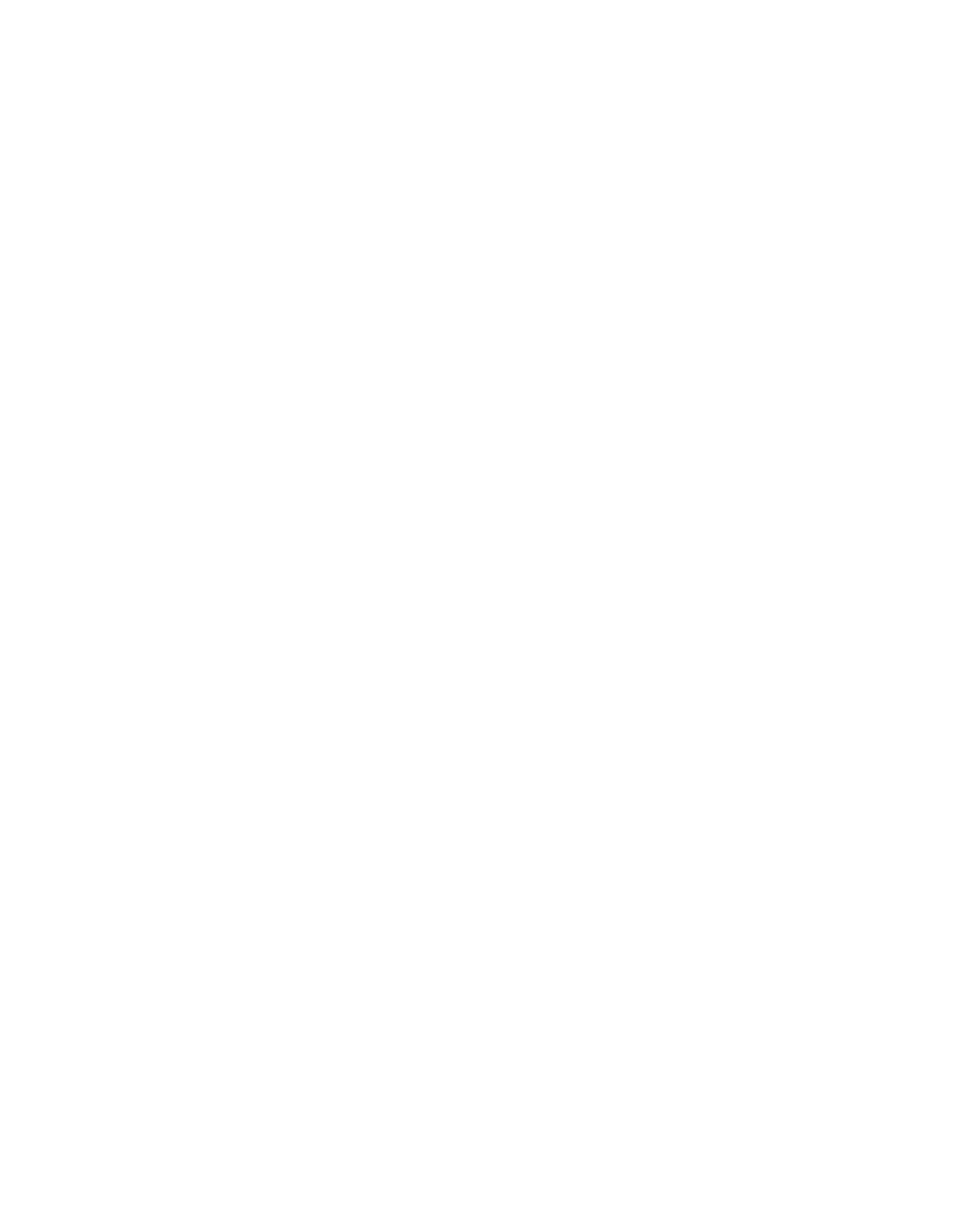#### **Pima County Soft Costs Analysis**

#### **Soft Cost Analysis**

The goal of this effort is to establish a baseline for soft costs related to capital projects in Pima County and benchmark performance to industry standards.

#### **Project data**

#### Project criteria

Pima County's capital program includes 284 active projects; projects that are expending monies in the current fiscal year. For this analysis, the following project types were removed:

- Projects that utilize operational staff for design and construction management
- Projects under \$100,000
- Projects managed by other jurisdictions  $\bullet$
- $\bullet$ Projects with land acquisition only
- $\bullet$ Programs
- Information Technology projects  $\bullet$
- Studies/Reports

From the initial complement of projects, only 80 met the criteria for this analysis.

#### **Categories of Soft Costs**

Soft costs are defined as "all non-construction-related costs except for real property." Soft costs routinely include internal and external labor related to planning, design, right-of-way acquisition (not actual property costs), utility coordination (not relocation) and, in the case of Pima County, public art. Below is a brief discussion on the elements associated with each category:

#### Right-of-way (ROW)

In Pima County, the majority of capital projects involve right-of-way services. At a minimum, most project managers confirm property ownership with Real Property Services at a project's onset. During the planning and design phases of a project, impacts to adjacent parcels are analyzed. ROW services can range from title searches and appraisals to construction easements, condemnation, acquisition, and relocation. ROW costs are greatest on horizontal projects, such as roads, sewers or flood control improvements than vertical projects; buildings. The soft costs for most of these services are fixed. Projects with multiple small acquisitions may often pay more than a project with a few large acquisitions. So, using soft costs as a comparison against land acquisition costs is not useful. In Pima County, Real Property Services provides information related to property ownership, existing easements and potential acquisition costs during the project planning phase. This information is helpful when determining a project's location or route with the goal of avoidance of costly sites (commercial property, significant utility relocations, etc.) or minimization of impact to reduce acquisition costs. Although ROW soft costs are not specifically identified as a category in most soft cost analysis, this information is useful as a benchmark from which to measure future process adjustments. In addition, since these costs are paid with capital dollars, they are included in total soft costs. Knowing all the components that make-up total soft costs is the first step in controlling them.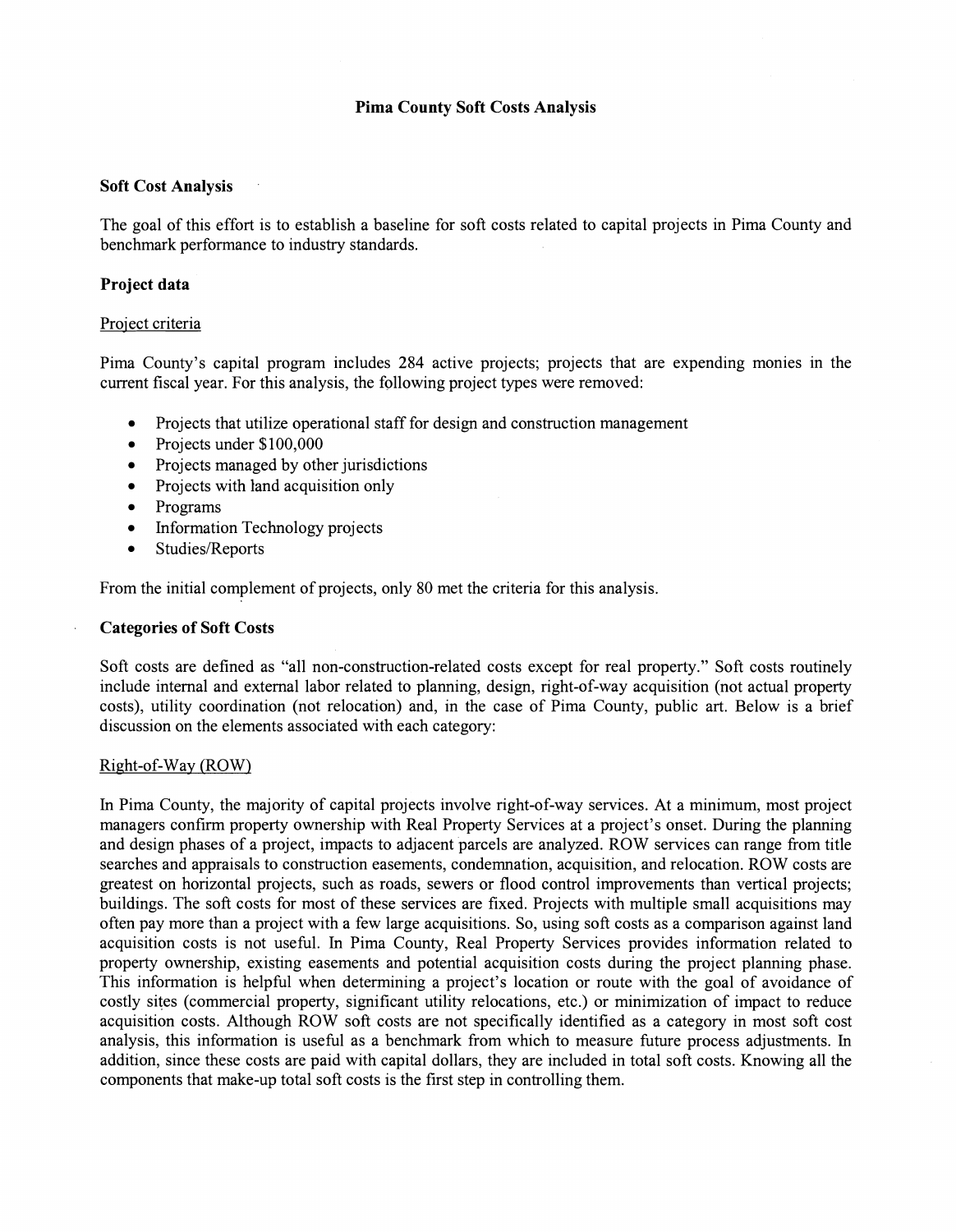#### **Pima County Soft Costs Analysis**  September 8, 2010

Page 2 of 9

#### Planning

Project planning begins at problem identification and is complete once a solution is identified. The challenge with project planning is when to stop. For most problems, there are multiple solutions. Engineering and other design disciplines encourage exploration of all alternatives. Even after a preferred alternative is selected, it is common to see the solution revisited to confirm its validity. This iterative process often continues throughout design resulting in frequent re-work and scope changes. The Pima County project development process includes preliminary planning once a problem is identified. This occurs prior to project initiation and charter approval. Some departments fund this task as an operating expense since most problems originate on the operational side. Actual project planning continues with approval of a project charter through alternatives analysis and 15 percent design. Once a charter is approved, this task can be funded with capital dollars. Planning should be complete at the onset of the design process.

#### Design

Design development involves conceptual design, discipline-specific design and review, and technical drafting. Pima County outsources the majority of these functions. Most of Pima County's internal engineering and architecture resources fill the role of project manager and design reviewer. Therefore, soft costs captured under design include both internal and external resources. The design task is often the most expensive soft cost element on Pima County projects. As mentioned under planning, the frequent reassessment of design solutions in search of even better solutions has a significant impact on project schedules, and ultimately costs. The County-approved project development process requires commitment to a design solution at the 30 percent design stage. Design development between 30 percent and 100 percent should follow a typical trajectory. Lengthy interruptions during this stage of project development are often costly due to the impact to project scope and schedule.

#### Construction

The construction phase is the most predictable in the project development process. Once a project is bid, the contractor's profitability is dependent on efficient execution and delivery of the work. Interruptions to this process are costly. Typical interruptions can include requests for information driven by incomplete or poor quality plans, owner requested changes (new scope), and unknown conditions. Timely resolution of these issues is the key to maintaining project schedule and controlling costs. Construction soft costs include construction administration/management, inspection, survey, and materials testing. These tasks are routinely done in-house, although each has been outsourced when internal resources are not available. Project closeout is included in this phase. Often this task is ignored or protracted allowing considerable, non-value added charges to accumulate towards the project after completion.

#### **Utilities**

Utility relocation is most fiequently a component of horizontal projects. It is rare to identify a horizontal project without some utility relocation costs. However, with the introduction of the project development process, utility impacts are identified earlier in the process, thus allowing an opportunity to minimize impact or adequate time for relocation to be done by the utility versus the County's contractor. Most utility relocation costs, with the exception of Tucson water lines, are covered by the utility. However, soft costs associated with utility coordination and design integration are not. These costs are captured in this analysis. The Department of Transportation has proposed requesting reimbursement for these costs from each utility. Since utility relocation is not always a project component, inclusion of their associated costs in this analysis provides two benefits; it identifies the impact utilities, when not avoided, can have on a project; and sets a baseline from which to introduce best practices to avoid and minimize utility impacts. As you'll note, most projects have not segregated the design costs associated with utility relocation.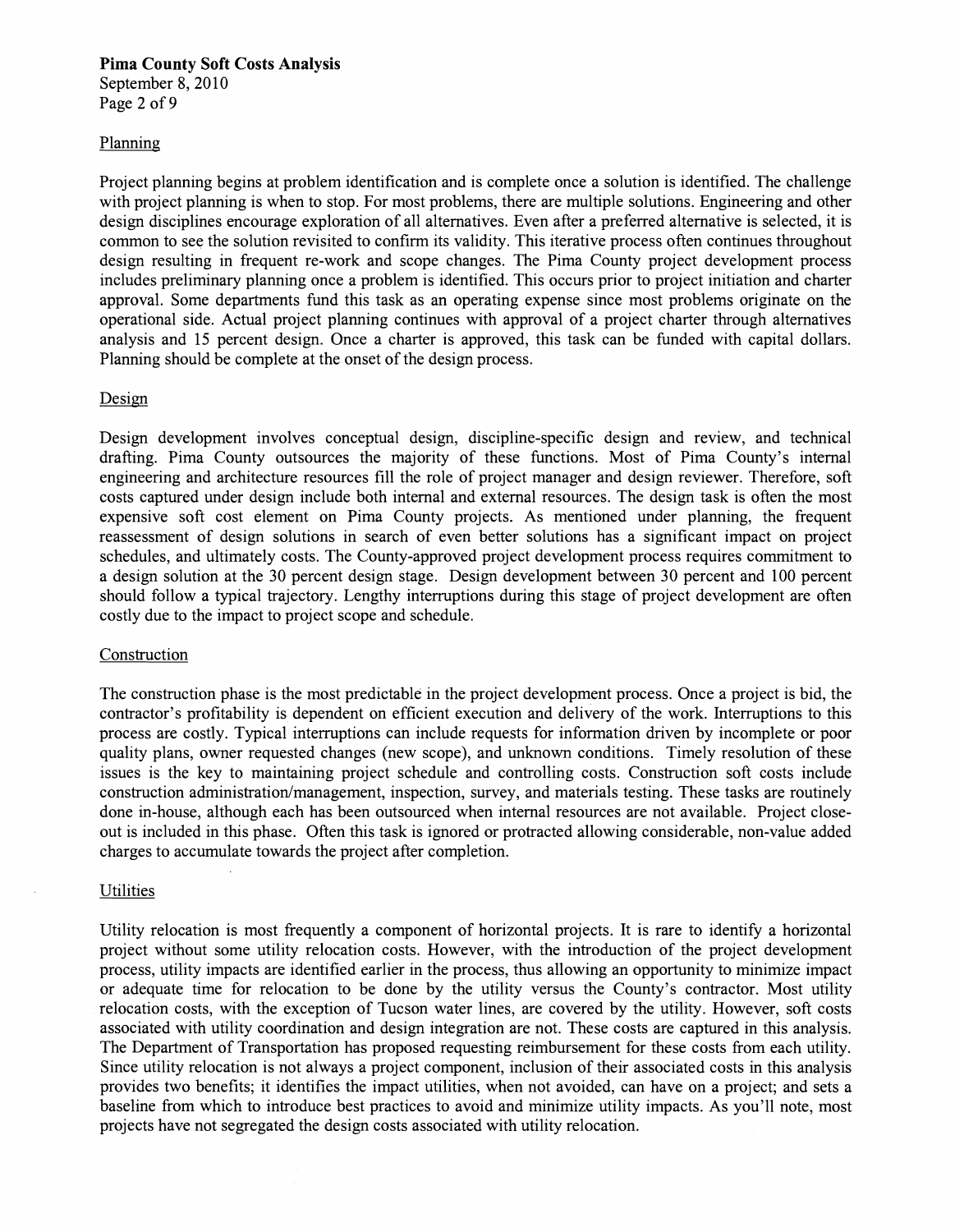#### **Pima County Soft Costs Analysis**  September 8, 2010

Page 3 of 9

#### Public *Art*

Pima County's 1 Percent for Art Policy (Board of Supervisor Policy C3.3) appropriates one percent of a project's construction budget go to public art. The subsequent Administrative Procedure 3-16 appropriates one percent of the cumulative planning, design and construction costs. The procedure requires Board exemption of a project from the public art requirement. However, in practice, projects without actual construction activity, those which do not result in visible facilities (sewers, flood control, etc.), or those with inadequate funding have been excluded from this requirement without specific Board approval. Although the majority (90 percent) of the actual art allocation goes towards paying for the art, ten percent of the one percent is paid to the Tucson-Pima Arts Council for their time in managing the artist selection process. In addition to the one percent for art, additional time is charged to the project by County staff assigned to coordinate development and processing of the artist's contract with the appropriate Board offices. Other charges related to artist coordination are incidental to the project and are often not segregated. Since these costs are specific to Pima County, they are captured to allow accurate comparison with other agencies and benchmarks.

#### Labor Charges

To provide the data necessary for this analysis, labor charges were reviewed on a project by project basis. The type of personnel charging to projects varied significantly between agencies. Some of the major variances include:

- Charging senior management to projects.
- Charging secretarial and other support staff to projects.  $\bullet$
- Charging sick and vacation time to projects.  $\bullet$
- Utilizing operating personnel for project delivery and not charging their time to the project.  $\bullet$

These approaches impact soft cost performance and skew actual results. Items such as the first three should be reviewed for inclusion in a department's overhead or indirect calculation. A consistent methodology for establishing an agency's overhead is essential when measuring project soft costs against a benchmark. The use of operating personnel for capital project tasks is an excellent resource management approach. Departments utilizing operational resources for capital projects recognize significantly lower overall costs; such is the case in Facilities Management and the Regional Water Reclamation Department. It is unclear if these resources are more efficient, however, since their time spent on project-related tasks is not charged to the project. To accurately measure soft costs, all costs related to project delivery must be captured.

#### Internal vs. External Resources

Pima County is heavily reliant on external resources for project delivery tasks. Of the 80 projects analyzed for this study, all of them relied on external resources for at least one project delivery task. Most projects involved external resources on multiple tasks and phases.

The 2008 Arizona Benchmarking Study showed 29.3 percent of design work is done in house and 70.7 percent is outsourced to consultants. Construction tasks are more evenly divided between internal resources, 56.2 percent, and consultants, 43.8 percent. The 2009 California Benchmarking Study shows just the opposite. The design task is more evenly divided between in-house resources 56 percent and consultants, 44 percent. Internal resources perform 82 percent of the construction-related tasks versus external resources, 18 percent. Performance patterns related to each resource type is beyond the scope of this analysis. However, additional study is needed to determine if there are any differences in cost and performance between internal and external resources.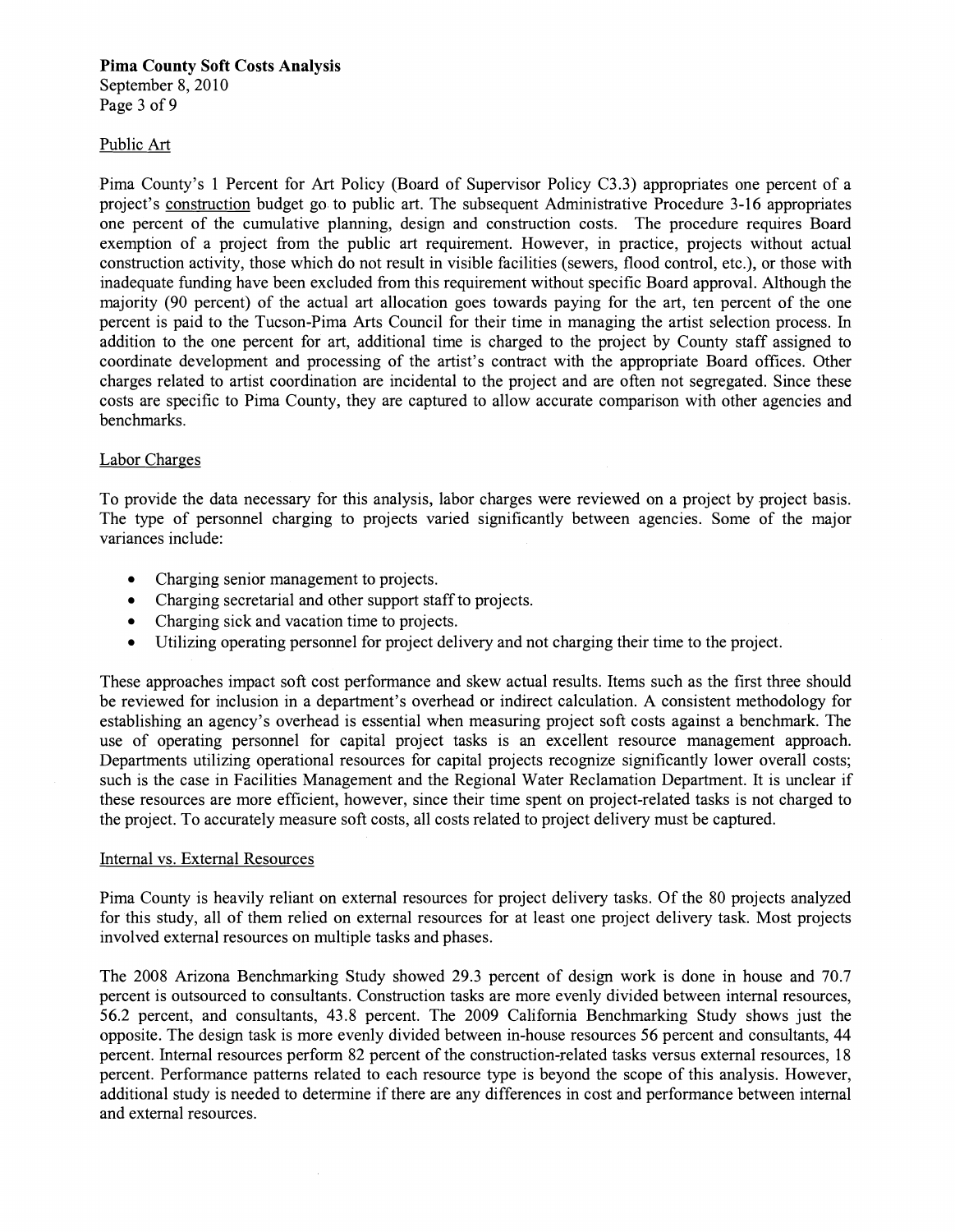#### **Soft Costs Results**

| <b>Department</b>                                  | <b>Total</b> | Range              | Median |
|----------------------------------------------------|--------------|--------------------|--------|
| <b>Cultural Resources</b>                          | 48.2%        | 5.9%-122.2%        | 32.4%  |
| <b>Facilities Management</b>                       | 24.9%        | $13.1\% - 48.6\%$  | 23.8%  |
| Natural Resources, Parks and Recreation            | 34.4%        | $16.7\% - 67.6\%$  | 35.9%  |
| Project Management Office                          | 42.6%        | 23.5%-116%         | 39.0%  |
| <b>Regional Flood Control District</b>             | 51.8%        | 27.7%-72.7%        | 53.6%  |
| Regional Wastewater Reclamation                    | 26.1%        | 7.6%-47.9%         | 24.9%  |
| Transportation                                     | 56.7%        | $20.6\% - 148.3\%$ | 59.4%  |
| <b>Total Soft Costs Percent</b>                    | 40.7%        | 5.9%-148.3%        | 38.4%  |
| Arizona Benchmarking Study                         | 31.3%        | $11\% - 35.4\%$    |        |
| California Benchmarking Study                      | 40.0%        | $30\% - 47\%$      |        |
| <b>Transportation Research Board</b>               | 31.5%        | $11\% - 54\%$      |        |
| Arizona Department of Transportation (TE Projects) | 44.0%        | $44\% - 61\%$      |        |

Two departments had too few projects to establish a statistically valid sample for this analysis. Both the Cultural Resources Office and the Regional Flood Control District had only four projects that met the criteria for analysis. Their data is included for illustrative purposes. However, conclusions should not be drawn based on this data alone.

| Department                              | <b>RWY</b> | PLN     | <b>DES</b> | <b>CON</b> | UTL     | PRT     |
|-----------------------------------------|------------|---------|------------|------------|---------|---------|
|                                         |            |         |            |            |         |         |
| Cultural Resources                      | $0.3\%$    | 33.6%   | 7.7%       | $6.6\%$    | $0.0\%$ | $0.0\%$ |
| <b>Facilities Management</b>            | $1.2\%$    | 1.5%    | 15.3%      | $6.4\%$    | 0.5%    | $0.1\%$ |
| Natural Resources, Parks and Recreation | 1.8%       | $1.0\%$ | 24.9%      | $5.4\%$    | $0.0\%$ | $1.2\%$ |
| Project Management Office               | $1.3\%$    | $3.6\%$ | 23.9%      | 13.5%      | $0.2\%$ | $0.0\%$ |
| Regional Flood Control District         | $7.7\%$    | 7.5%    | 25.6%      | 11.0%      | $0.0\%$ | $0.0\%$ |
| Regional Wastewater Reclamation         | $0.4\%$    | 3.8%    | 15.9%      | $6.0\%$    | $0.0\%$ | $0.0\%$ |
| Transportation                          | 2.7%       | $5.7\%$ | 26.0%      | 20.5%      | 1.1%    | $0.7\%$ |
| <b>Total Soft Costs By Task</b>         | $2.2\%$    | 8.1%    | 19.9%      | $9.9\%$    | $0.5\%$ | $0.8\%$ |

A project-by-project analysis is attached (See Attachment A). The individual project cost models are available upon request. In follow-up discussions with the various agencies and departments related to project delivery, they identified projects that followed the federal process as more costly than other types of projects. In reviewing those projects, 12 projects met the criteria; 10 in the Department of Transportation and one each in Natural Resources, Parks and Recreation Department and the Regional Flood Control District.

Natural Resources, Parks and Recreation's overall soft costs are 34.4 percent. The soft costs on the one project that followed the federal process are 67.6 percent. If that project is removed, the department's overall soft costs drop to 30.3 percent.

The Regional Flood Control District's overall soft costs are 5 1.8 percent. The soft costs on the one project that followed the federal process are 69.5 percent. If that project is removed, the department's overall soft costs drop to 45.9 percent. As mentioned earlier, there are an inadequate number of projects to be statistically valid.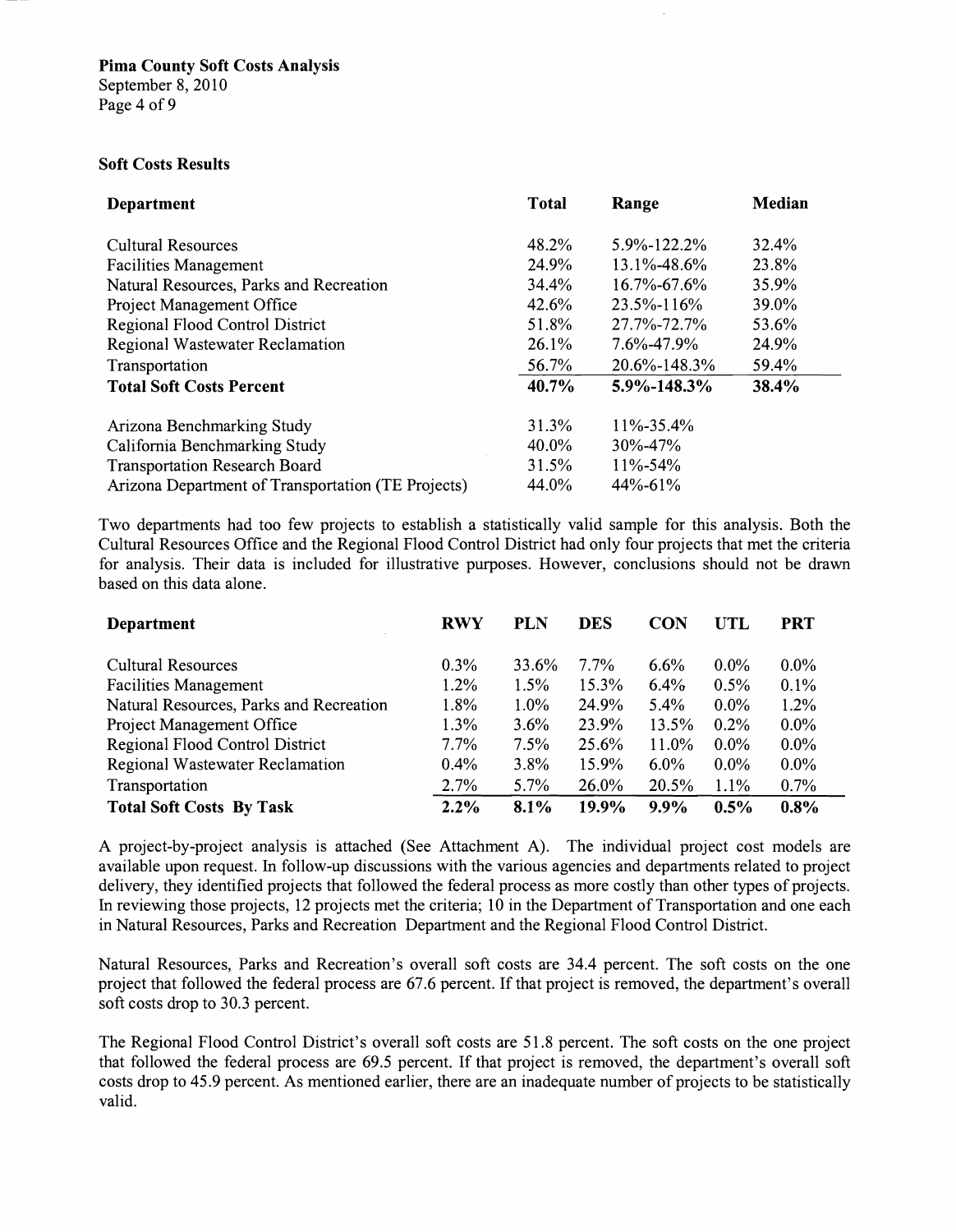#### **Pima County Soft Costs Analysis**

September 8,2010 Page 5 of 9

The disparity is less pronounced with the Department of Transportation projects. Ten transportation projects followed the federal process. The average soft cost on these projects is 60.6 percent. The department's overall soft cost average is 56.7 percent. When the federal projects are removed, the department's average drops to 54.7 percent.

Your May 18, 2010 memorandum requested a comparison with the City of Tucson's Modem Streetcar project soft costs. The City recently submitted their revised schedule and budget to the Federal Transit Authority (FTA) for approval. The review is anticipated to take 30 days. In reviewing the submittal provided to the RTA in May 2010, the soft costs for the Modem Streetcar are 32.2 percent. It is unclear if this information is inclusive of all future soft costs and is not provided at level of detail adequate to make this determination. The City advised they will not be able to provide the soft cost information until they receive approval from the FTA. It is anticipated that this information will be provided to the Regional Transportation Authority for inclusion into the region-wide review of soft costs related to their program.

#### **Market Influences**

#### Soft Costs in a Declining Market

Project budgets are set early in the project development cycle. Early budgets are rarely broken out beyond design costs and construction costs. As project development progresses, project budgets are further defined by task. A typical project delivery cycle is 3-5 years. Historically, inflation has been the biggest outside influence to a project budget. Between 1998 and 2008, commodity prices increased 89 percent. In the past year, commodity prices have increased a mere 1 percent. Bids on recent projects are as much as 30 percent below engineer's estimate. Although a rare occurrence, declining bid prices on previously allocated soft costs can skew percentages. For example using a 30 percent soft cost allocation model, a \$1 million construction project would assign \$300,000 for soft costs. Approximately 50 percent of these funds would be spent prior to the project being bid. Subsequently, if the bids come in with a 30 percent savings, or a \$700,000 cost, the soft cost allocation now represents 43 percent of the total construction costs. Bids prices have come in under the engineer's estimate for the past three years. Suffice to say that soft costs in a declining market represent a larger percentage of actual construction costs.

#### Small Projects vs. Large Projects

The contention among most departments is that there are fixed costs associated with all projects; therefore the soft costs on smaller projects would represent a greater percentage than on larger projects. The data does not support this argument.

For purposes of this study, only projects in excess of \$100,000 were included. Of the 80 projects analyzed, 26 projects are under \$1 million. The average soft costs on projects under \$1 million are 27.9 percent. The average for projects over \$1 million is 38.7 percent.

It does make sense to combine project delivery elements on small projects of a similar nature, to maximize efficiencies and minimize costs. Such is the case with recent projects such as the playground replacement project, pavement resurfacing, and lighting. Projects that have minimal design requirements that can be procured efficiently using Job Order Contracts are best combined into programs.

#### **Opportunities for Improved Efficiency**

Over the past several months many Pima County departments have begun to analyze their existing practices to identify opportunities for improved efficiency. Processes that no longer provide value or are unnecessary due to other changes are being re-evaluated and, wherever possible, eliminated. The Department of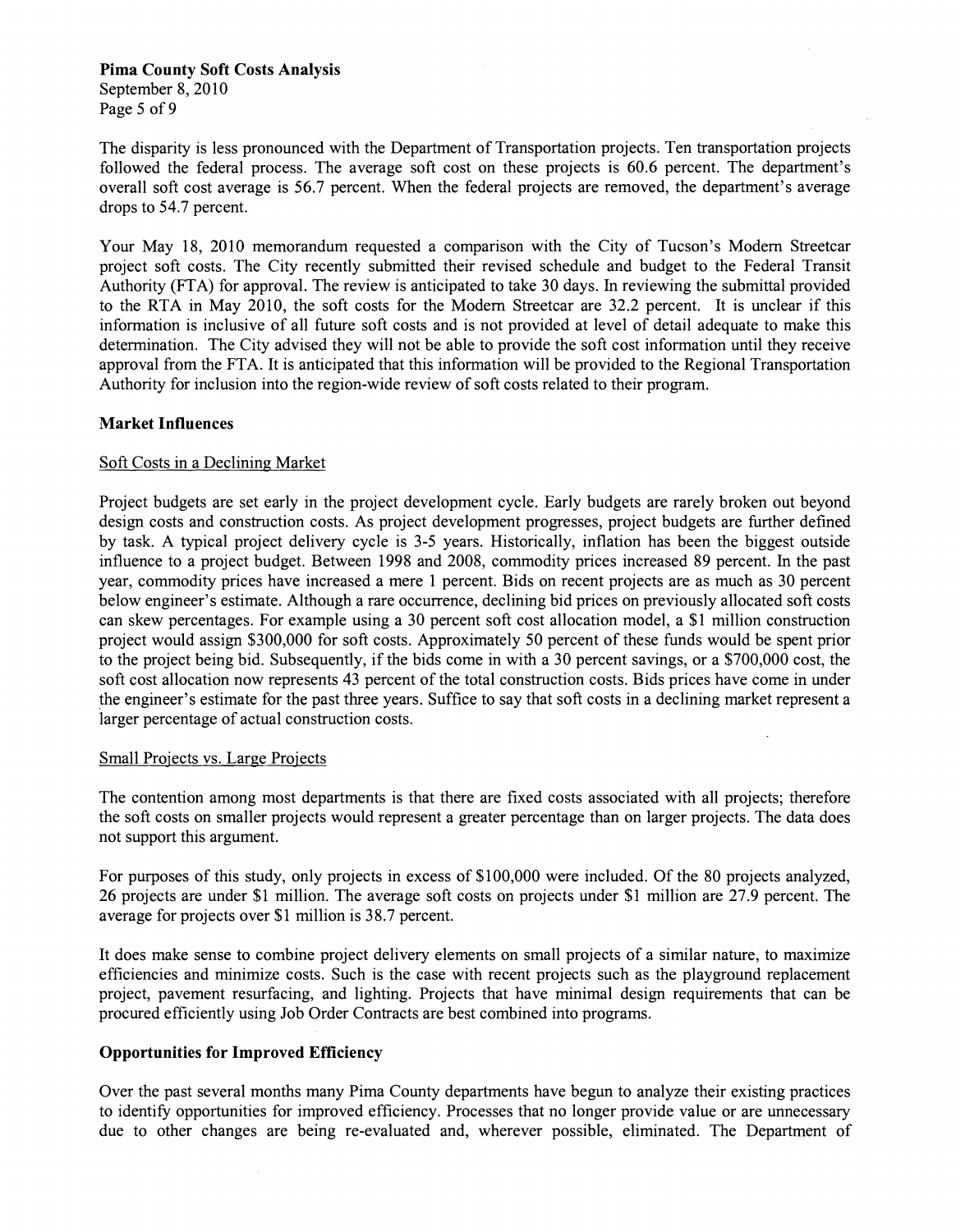**Pima County Soft Costs Analysis**  September 8, 2010 Page 6 of 9

Transportation has identified several key areas for potential cost savings. These areas include the Environmental Assessment and Mitigation Report (EAMR), Plan Reviews and Survey Practices. Although the latter two are applicable County-wide, only transportation projects are subject to the EAMR.

1. EAMR – Pima County established the EAMR in 1969 specifically for transportation projects. Since that time it has been applied to dozens of roadway projects. No other Pima County projects are subject to this level of analysis and mitigation, nor do any other jurisdictions have a corresponding requirement on their capital projects. In addition, Pima County has established a level of design requirements for roadways in areas of higher environmental or cultural resource value. The Environmentally Sensitive Roadway Design Guidelines are applied, in addition, to mitigation measures required by the EAMR. Pima County's Native Plant Preservation Ordinance (NPPO) mandates specific mitigation standards for removal of native plants. And finally, the U.S. Army Corps of Engineers (ACOE) requires 404 permits under circumstances where transportation improvement projects nexus with Waters of the U.S. This final compliance issue overlaps with the Regional Flood Control Districts' Riparian Protection & Mitigation Requirements. The desire to satisfy 404 mitigation requirements through compliance with the District's Riparian Protection  $\&$ Mitigation Requirements is a long-standing point of concern that has not been resolved. It is also a common theme in implementation of the pending Multi-Species Conservation Plan (MSCP) in that any mitigation for a threatened or endangered species required by the ACOE 404 permit could be satisfied by compliance with the County's MSCP. This too has not been resolved. As noted from the mounting environmental requirements related to transportation projects, it is in the County's interest to reduce or eliminate any and all overlapping mitigation requirements.

One of the key tenets of the EAMR is the requirement for public participation. Although this is a crucial element to any project, no data is available to determine if public participation improves project outcomes, and at what cost. The California Benchmarking Study identified the cost of Streets projects as "relatively high" due to the increasing costs of ROW acquisition, community outreach, and environmental mitigation. The EAMR requires establishing a Community Advisory Committee (CAC) for each project. Their input is required in the early planning stages of a project. It appears that the process of gaining consensus on proposed mitigation measures has a significant impact on the time, and ultimately the cost of the project's planning phase. In addition, many of the mitigation measures negotiated through this process are now mandated by other federal standards, such as the use of noise walls. In addition, the community has been cognizant of the level of mitigation given to other project areas and has become expectant of the highest level of improvement. One option for efficiently balancing public input with mitigation requirements might include creating a regional CAC established within each Integrated Infrastructure Planning Area. The regional CAC might include an appointee from its associated supervisory district, local business owners, and neighborhood representatives. The CAC would review all mitigation plans on roadway projects in their planning area and provide input to the Board of Supervisors in the same fashion as the current CAC. The difference being that the Department of Transportation saves time by not having to solicit participants for each project. The members are well-versed in the process, having done it for multiple projects, and are familiar with mitigation standards. An alternative may be to use the existing RTA Citizen's Accountability for Regional Transportation (CART) Committee.

2. Plan Reviews – Most departments assign staff to review design plans at specific intervals during the process; usually 30, 60, 90 and 100%. Each department manages the review process differently. Approaches vary from distributing plan sets to various "in-house experts" to holding review meetings where all "in-house experts" or interested agencies review the plan sets simultaneously and discuss their findings and recommendations to "over-the-shoulder" reviews. The last are usually done on location where the design is being developed. This approach allows the reviewers and others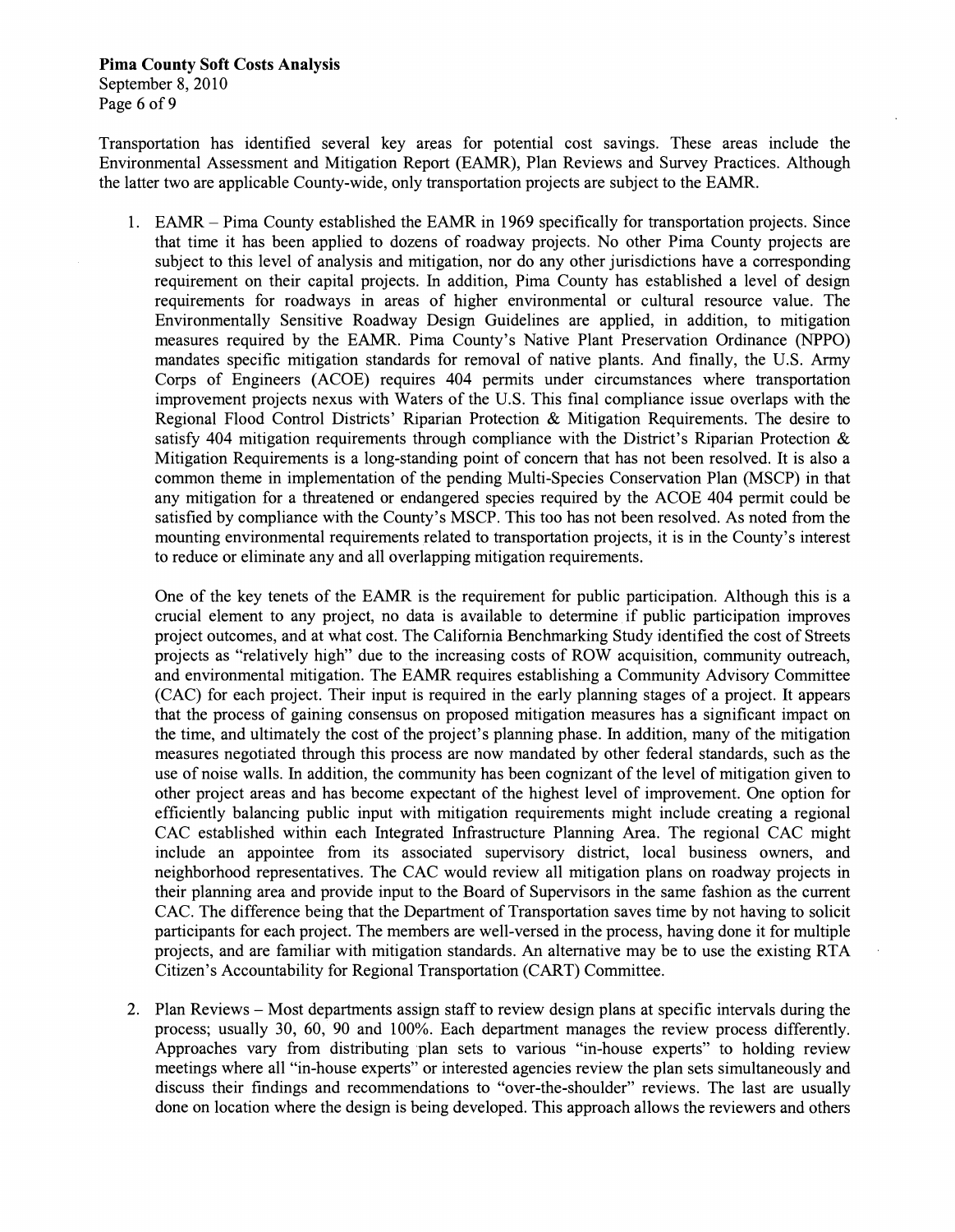to check the design continuously throughout its development and offer recommendations as needed. The main purpose for design review is twofold:

- a. To ascertain that the design meets the intended scope, and
- b. To confirm that the plans can be built on budget.

The latter is dependent on plan quality. Most departments believe that without these reviews designs would; exceed project scope, not meet design standards, or the quality would be insufficient to draw reasonable construction bids or would require significant field changes during construction. The first two are well-defined in the County contract with the design consultant. The last two are less clear, but should be controlled by industry standards. Quality remains relatively subjective. Although industry standards measure quality by the number of addenda submitted during procurement and the number of change orders and requests for information during construction. Pima County does not collect or publish this information. Pima County Procurement does require performance reviews on all consultants at design completion. That is being extended to construction completion to allow the inclusion of performance data based on change orders and requests for information. Past performance based on these reviews is available when ranking consultants for future work. The major challenge to the effective application of this tool is collecting the reviews from the project managers in a timely manner. Use of the consultant evaluation form is mandated by Board of Supervisor's Policy D29.1E. In discussions with many design consultants, they believe their design fees would be significantly reduced if design reviews were condensed or eliminated. Besides contract compliance, the County has two methods to enforce plan quality; the consultants "errors and omissions" insurance, and the use of third party value engineering and/or constructability reviews.

**3.** Survey Practices -Pima County provides survey services county-wide through the Department of Transportation. Most departments utilize these services on their projects, although external resources are used occasionally. Standard practice on typical projects includes requiring at least one crew onsite to confirm survey controls during construction. During extended summer work shifts, most survey crews work overtime. Construction survey costs on transportation projects can exceed 7.5 percent. In discussions with other jurisdictions, survey services are almost always outsourced. Recently, the Department of Transportation changed this practice to allow construction survey to be included in the bid package. Contractors now have the option to provide their own survey. This approach improves competition and opens up more work for private survey providers.

#### **Project Control Systems**

Project control is that element of a project that keeps it on-track; on-time and within budget. Project control begins early in the project with planning and ends late in the project with post-implementation review. Project Control, the tracking and reporting of project-related data, is done through several independent applications; CIPAce, FMS, and Synergen and the use of the gate process and project tools, such as the Project Charter and Project Cost Model. Until recently, only the Project Management Office routinely used the Project Cost Model for tracking project costs.

A good Project Control System includes:

- A strategy to align project development with the organization's broader objectives  $\bullet$
- Standards for new projects
- Project management policies for timing and budgeting
- Procedures describing the process  $\bullet$
- Evaluation of quality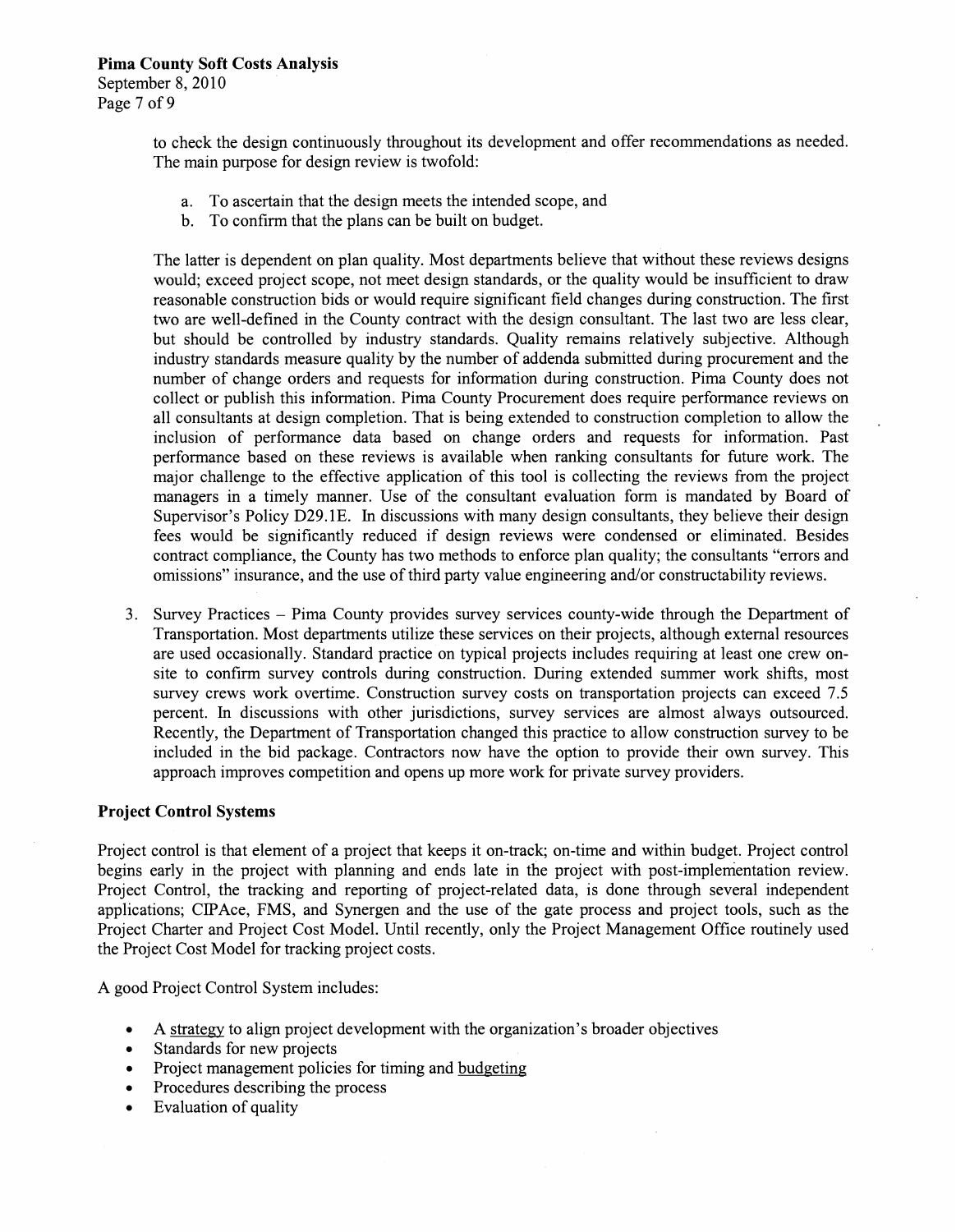#### **Pima County Soft Costs Analysis**  September 8, 2010 Page 8 of 9

The data drawn from CIPAce for this analysis contained significant abnormalities and inaccuracies. CPAce includes project expenditure data downloaded from Synergen and schedule and budget information provided by project managers. Most of the inconsistencies have been rectified through one-on-one meetings with the departments and a review of labor charges on individual projects. Accurate data is essential for good decision-making. Process improvements are ineffective when applied based on bad data.

PimaCore, once online, will be structured to provide effective project control tools. However, key elements of data will still be entered by the project managers. If the data is not reflective of the actual project's performance, it will be useless. Therefore, good data management is essential to program performance. A project manager's compliance with best practices as it relates to reporting and tracking project performance is essential. Supervision must focus on this key input and project managers must be help accountable for data accuracy and completeness.

#### **Contract Management**

All projects involve multiple contracts; designers, sub-consultants, construction contractors, intergovernmental agreements, etc. Contract management is the main job of a project manager. Understanding and applying the terms of each contract effectively is a daunting challenge requiring knowledge of contract law, labor law, numerous local, state, and federal codes and standards, risk assessment and management, financial practices, and audit requirements. Most Pima County project managers have little to no formal training in any of these specialties. Expertise is available from the internal service departments, such as the County Attorney's Office, Procurement, Human Resources, and Finance. However, it is rarely sought until opportunities for favorable resolution are lost. In a limited review of recent contracts and intergovernmental agreements, specific terms such as scope, budget, and repayment of sales taxes were ignored or overlooked costing Pima County millions of dollars in lost revenue or wasted dollars. At a minimum, project managers should show competence in each of the following areas: contract law, risk assessment, financial management and audit requirements. Those that cannot show competency should not be allowed to function as project managers.

#### **Recommendations**

- 1. Project Cost Model The Project Cost Model will become a standard tool with the implementation of PimaCore. In the interim, project managers should be required to upload all project data into the model and maintain the model through the life of the project. The model should be submitted at project closeout for audit and reporting. .
- 2. Labor Charges All individuals charging to projects should be broken out by the task they are performing. This will allow project managers the ability to identify individuals charging to a project and the value they have provided for their time.
- 3. Quality -To adequately measure project quality, the Procurement Department should capture all change orders by category; unknown condition, owners change, design error/omission and any associated costs. In addition, requests for information and addenda should be tracked on each project and reported with project close-out data.
- 4. Indirect charge methodology -Establish a consistent indirect charge methodology across all County departments. Without this, it is impossible to assess project soft costs and determine the most efficient and effective practices for project delivery.
- *5.*  Earned Value -It is anticipated that the RTA will require each agency to perform earned value calculations on projects to accompany reimbursement requests. Pima County should do the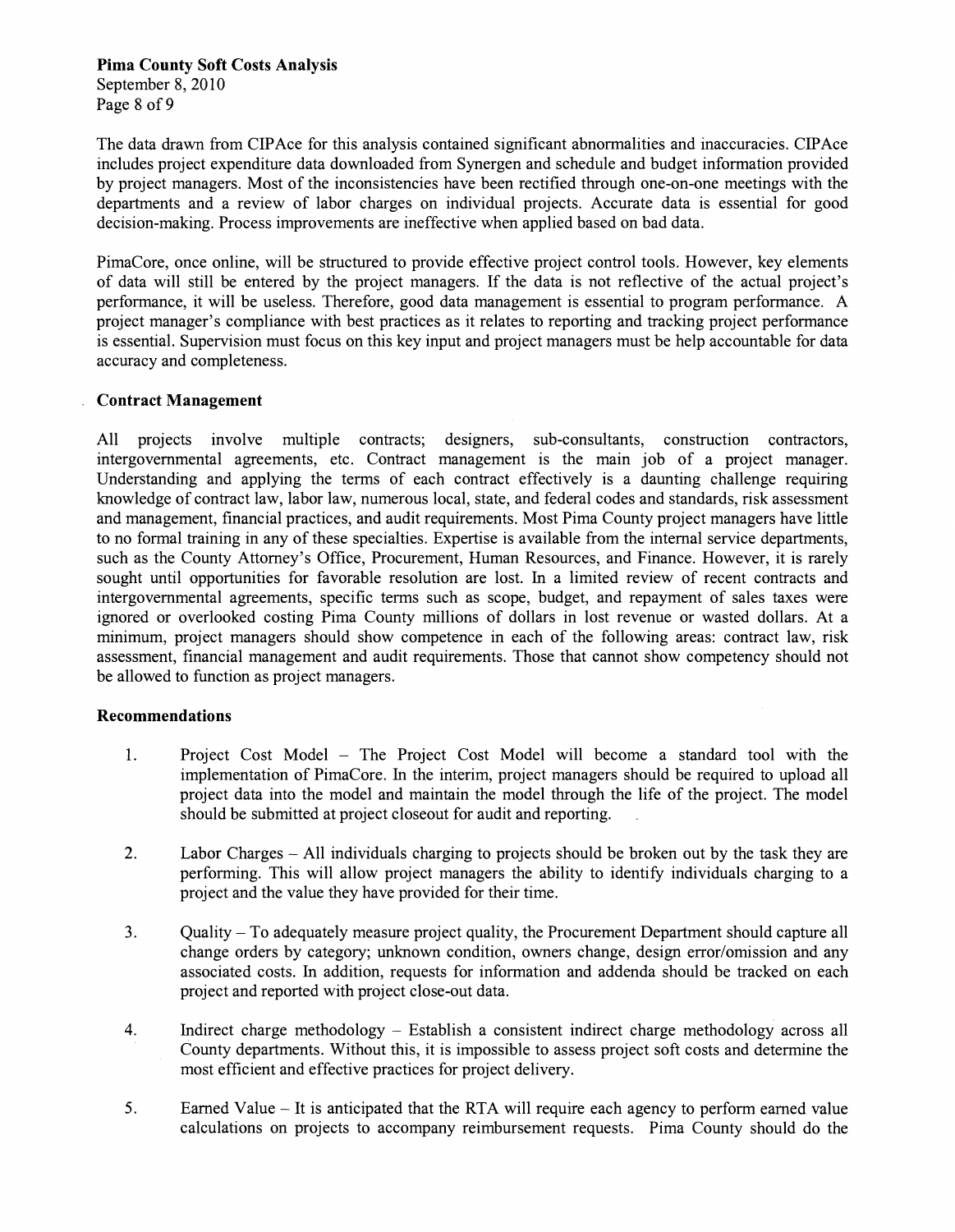same. This approach more accurately reflects a project's completeness versus using actual expenditures. In many cases, invoices get delayed for rework or due to a contractor's internal processes. Basing percent complete on invoices submitted or paid may not accurately reflect the work in the field. Elements of earned value can be subjective. However, with strict guidelines for completing these calculations can minimize individual biases.

6. Project Control -Centralize project control to improve data accuracy and program decisionmaking.

#### **Driving Regional Improvements**

By the very size and nature of Pima County's capital program, we have a wealth of experience in project delivery. Lessons learned fiom our successes and mistakes have driven the development and application of the Project Development Process (Administrative Procedure 3-28, see attached) and numerous other tools that assist in effective project delivery. Those tools remain relevant and useful. They are sought out by our benchmarking partners; the Cities of Tucson, Mesa and Phoenix, Maricopa County and Maricopa Community College and the Regional Transportation Authority is considering them as best practices for use on the region's \$2 billion transportation program. The tools being considered are:

- Variance Procedure
- Gate Process including the Project Charter
- Project Cost Model  $\bullet$

The above document can be found on the County's Capital Improvement Program website at http://www.pima.gov/cip/pmprocess/pmprocess.html. As Charles Caleb Colton once said, "Imitation is the sincerest form of flattery." It is nice to be noticed in a positive fashion; however, we cannot rest on our laurels. The delta between mediocre and good is immense. And good enough never is.

Respectfully submitted,

\ Nanette M. Slusser

Assistant County Administrator for Policy Public Works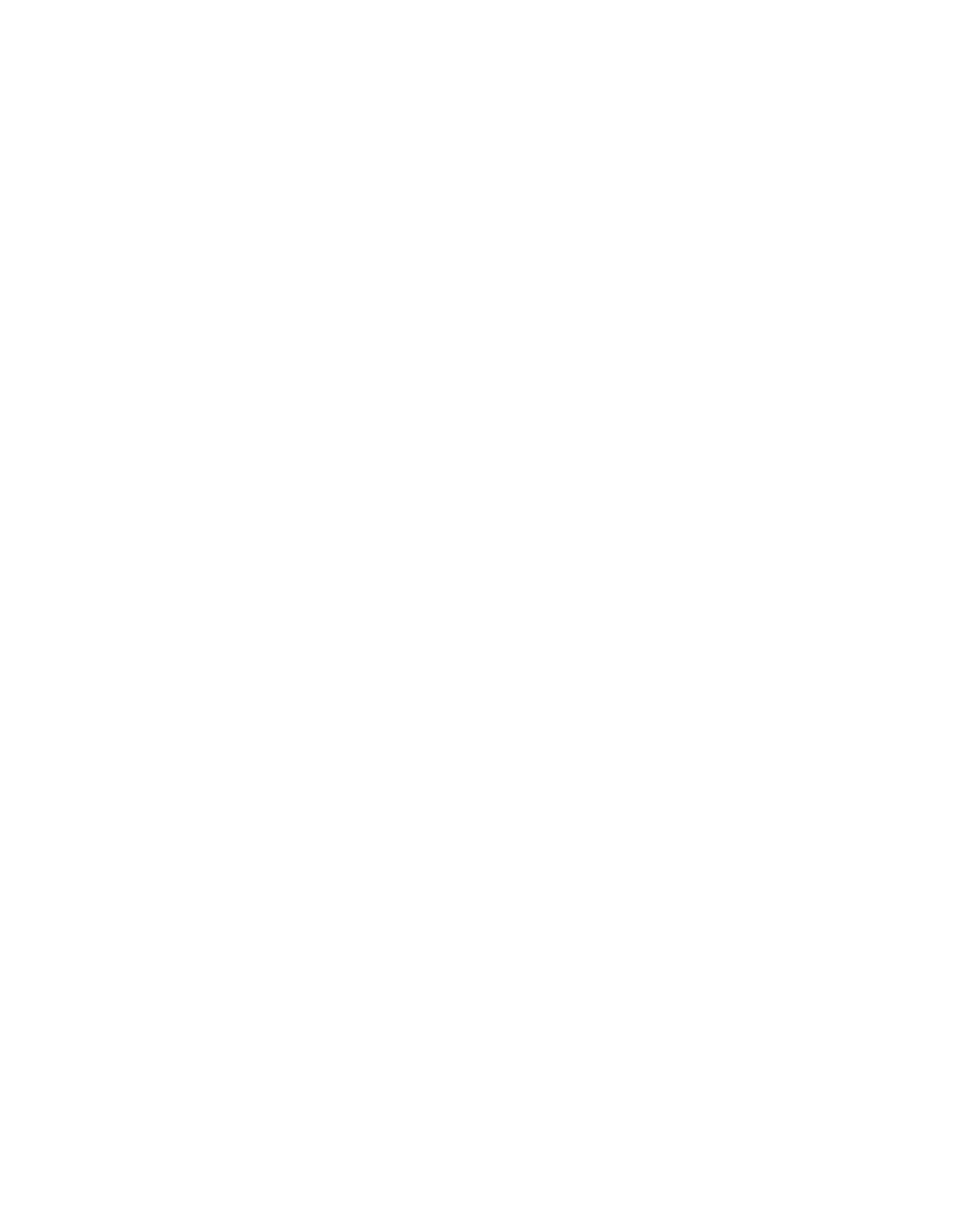| c |
|---|
|   |
|   |
|   |
|   |
|   |
|   |
|   |
| ı |
|   |
|   |
| ø |
|   |
|   |
|   |
|   |
|   |

# Cultural Resources and Historic Preservation Office Capital Projects Soft Cost Analysis Cultural Resources and Historic Preservation Office Capital Projects<br>Soft Cost Analysis

|                                         |            |               |            |                         |         |            | Soft Cost Tota |
|-----------------------------------------|------------|---------------|------------|-------------------------|---------|------------|----------------|
| Projects                                | <b>KWY</b> | <b>PLN</b>    | <b>DES</b> | $\overline{\textbf{Q}}$ | ПIJ     | <b>PR1</b> |                |
| Historic Fort Lowell (FTLOWL            | $0.6\%$    | 103.4%        | 13.7%      | 4<br>ن<br>%             | $0.0\%$ | $0.0\%$    | 122.2%         |
| Historic Ajo Depot (AJODEP)             | $0.4\%$    | 20.7%         | $14.1\%$   | $11.7\%$                | $0.0\%$ | $0.0\%$    | 46.8%          |
| Canoa Ranch Buildings 106-109 (CRRCON)  | $0.0\%$    | $0.0\%$       | $0.0\%$    |                         | $0.0\%$ | $0.0\%$    | $5.9\%$        |
| DunBAR)<br>Dunbar School Rehabilitation | $0.0\%$    | 10.4%         | $3.1\%$    | 4%                      | $0.0\%$ | $0.0\%$    | 17.9%          |
| Averages by Task                        |            | $0.3\%$ 33.6% | $7.7\%$    | $6.6\%$                 | $0.0\%$ | $0.0\%$    | 48.2%          |
|                                         |            |               |            |                         |         |            |                |

 $\ddot{\phantom{0}}$ 

 $\ddot{\phantom{a}}$ 

 $\ddot{\cdot}$ 

 $\ddot{\phantom{a}}$ 

010Z/8/6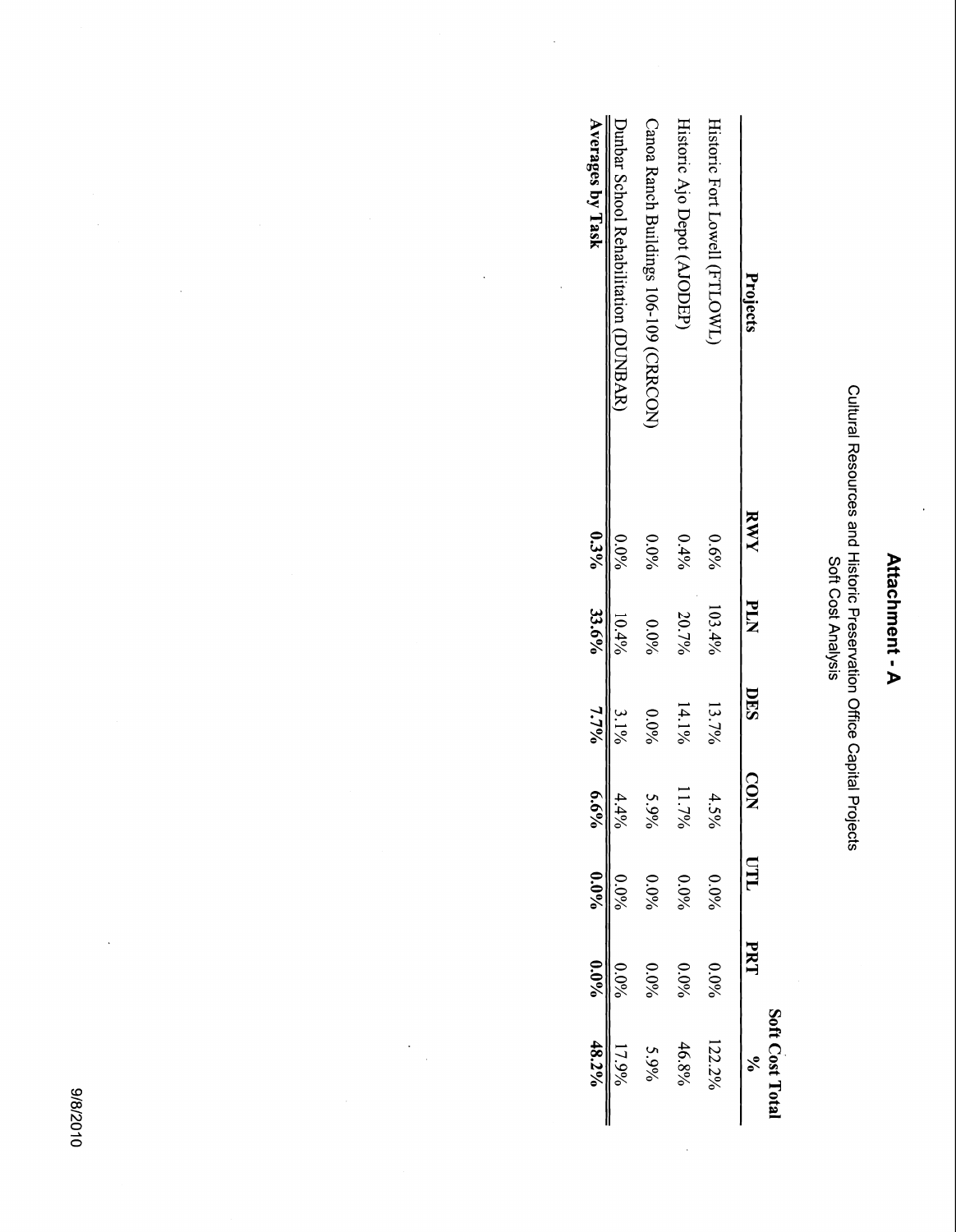### Facilities Management Capital Projects<br>Soft Cost Analysis Facilities Management Capital Projects Soft Cost Analysis

 $\ddot{\phantom{a}}$ 

|                                             |         |             |       |          |         |         | Soft Cost |
|---------------------------------------------|---------|-------------|-------|----------|---------|---------|-----------|
| Projects                                    | RWY     | <b>NLIA</b> | DES   | CON      | ПLO     | PRT     | Total %   |
| Main Jail Roof and HVAC (BJROOF)            | $0.0\%$ | $0.0\%$     | 8.4%  | 4.7%     | $0.0\%$ | $0.0\%$ | $13.1\%$  |
| TB Clinic Remodel and Move (BTLEEC)         | 6.2%    | 0.0%        | 26.7% | $0.0\%$  | 0.0%    | $0.0\%$ | 32.9%     |
| UPH Abrams Clinics (BUPHAC)                 | $0.0\%$ | $0.0\%$     | 10.5% | 3.0%     | 0.0%    | $0.0\%$ | 13.5%     |
| Joint Court Complex (BJUSCT) <sup>1</sup>   | $5.1\%$ | $6.6\%$     | 11.5% | 23.8%    | $1.3\%$ | $0.3\%$ | 48.6%     |
| New Phychiatric Hospital (BPSYCH)           | $0.1\%$ | 0.4%        | 22.3% | $9.6\%$  | 0.0%    | $0.6\%$ | 32.6%     |
| Psychiatric Urgent Care (BPSYUC)            | $0.0\%$ | 0.4%        | 21.1% | $10.0\%$ | $0.0\%$ | $0.0\%$ | 31.5%     |
| Helistop at UPH Kino (BHSTOP)               | 0.0%    | $0.0\%$     | 25.3% | $4.1\%$  | $0.0\%$ | $0.0\%$ | 29.4%     |
| GV Library Roof & HVAC Replacement (X6GVLR) | $0.0\%$ | $0.0\%$     | 13.9% | $0.0\%$  | $0.0\%$ | 960.0   | 13.9%     |
| Roy Place (BRPCBD)                          | $0.6\%$ | 5.4%        | 5.6%  | 6.3%     | $0.0\%$ | 0.0%    | 17.9%     |
| Wilmot Library (BWLIB)                      | $0.0\%$ | $2.1\%$     | 7.5%  | 2.0%     | 3.8%    | $0.2\%$ | 15.6%     |
| Averages by Task                            | $1.2\%$ | $1.5\%$     | 15.3% | $6.4\%$  | $0.5\%$ | $0.1\%$ | 24.9%     |

 $\ddot{\phantom{0}}$ 

Total soft cost includes archaeology and reburial related costs. Excluding these two costs, construction soft cost is 6.6%;total soft cost is <sup>1</sup>Total soft cost includes archaeology and reburial related costs. Excluding these two costs, construction soft cost is 6.6%;total soft cost is 31.4%

 $\ddot{\phantom{a}}$ 

J.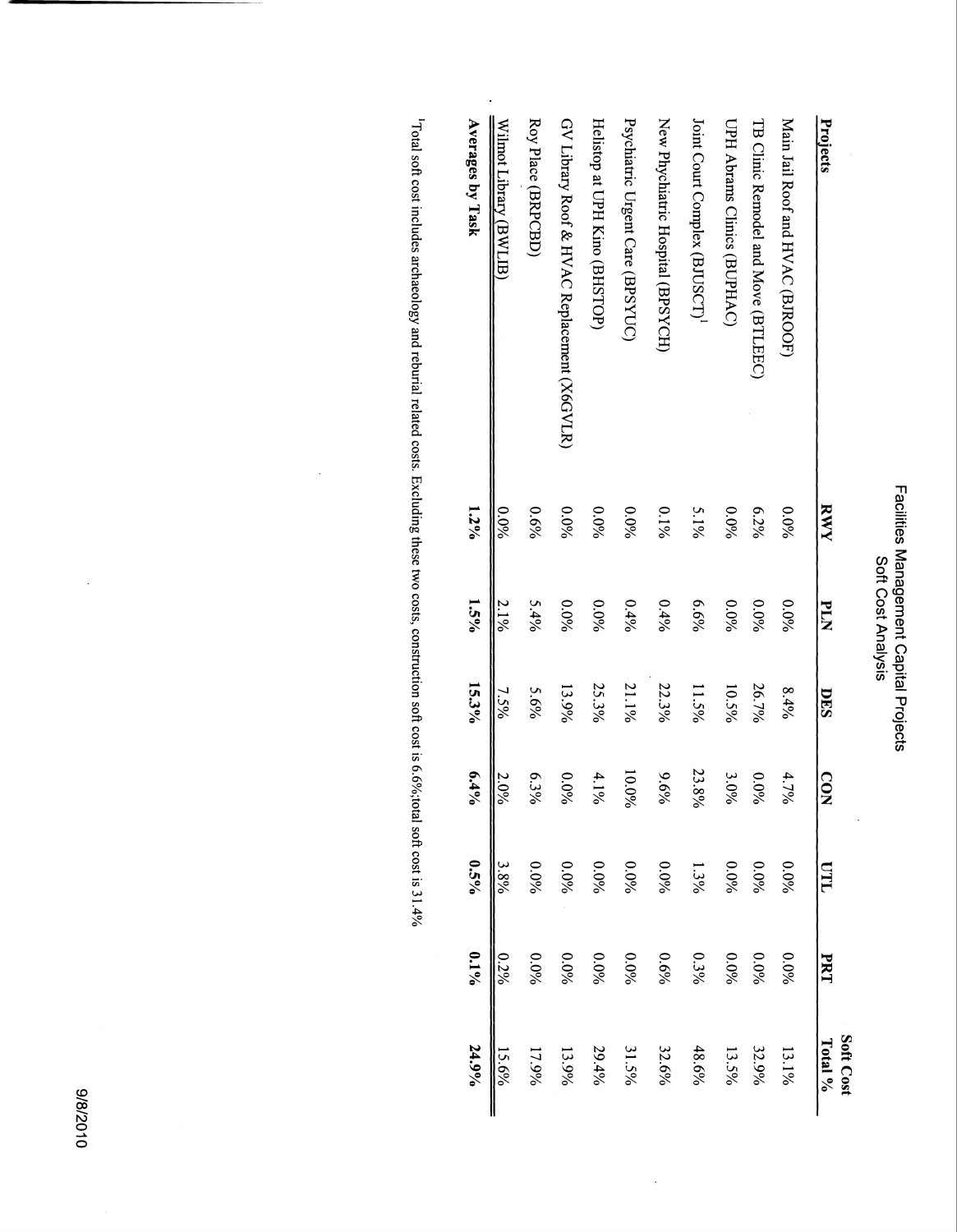|                         | annunce.                               |
|-------------------------|----------------------------------------|
| <b>AIDITY JODA 1100</b> | <b>PAILS SILE</b><br>nn Kecreauv.<br>Î |
|                         |                                        |

| Natural Resources, Parks and Recreation Capital Projects                                     | Soft Cost Analysis |            |            |                           |          |                   |                   |
|----------------------------------------------------------------------------------------------|--------------------|------------|------------|---------------------------|----------|-------------------|-------------------|
| Projects                                                                                     | RWY                | <b>PLN</b> | <b>DES</b> | CON                       | url      | PRT               | Total             |
| Tortolita Trail System                                                                       | $0.0\%$            | $0.0\%$    | 33.3%      | $0.0\%$                   | $0.0\%$  | $0.0\%$           | 33.3%             |
| Thomas Jay Improvements                                                                      | $0.0\%$            | $0.3\%$    | 20.0%      | $3.0\%$                   | $0.0\%$  | 1.496             | 24.7%             |
| Northside Community Park                                                                     | $3.0\%$            | 8.4%       | 21.0%      | $\tilde{\omega}$<br>$0\%$ | $15.0\%$ | $1.0\%$           | 51.4 <sup>0</sup> |
| (PRP322)<br>Divided Urban Pathway, Mountain-First Avenue                                     | 0.3%               | $0.0\%$    | 54.5%      | 11.1%                     | 0.0%     | 1.796             | $67.6\%$          |
| Rillito Kiver Park: Mountain to Campbell                                                     | 2.4%               | $0.0\%$    | 26.3%      | $\infty$<br>3%            | $0.0\%$  | $1.5\%$           | 38.5%             |
| Carmelin Castro Itom Usim (Yaqui) Park (PRP111)                                              | $0.0\%$            | $0.0\%$    | $8.1\%$    | 7.9%                      | $0.0\%$  | 1.9% <sub>6</sub> | 17.9%             |
| 4033)<br>Arivaca Community Project - Schoolhouse Park (NR                                    | $0.0\%$            | $0.0\%$    | $18.0\%$   | ō.<br>$1\%$               | 0.0%     | $0.0\%$           | 23.1%             |
| Southeast Community Park (PSCOMP)                                                            | 10.4%              | $0.0\%$    | $19.2\%$   | 10.7%                     | $0.00\%$ | 4.0%              | 44.3%             |
| Averages by Task                                                                             | 2.0%               | 1.1%       | 25.1%      | ō.<br>$-64$               | $1.9\%$  | $1.4\%$           | 37.6%             |
| Highlighted projects represent projects that followed federal guidelines during development. |                    |            |            |                           |          |                   |                   |

&

010Z/8/6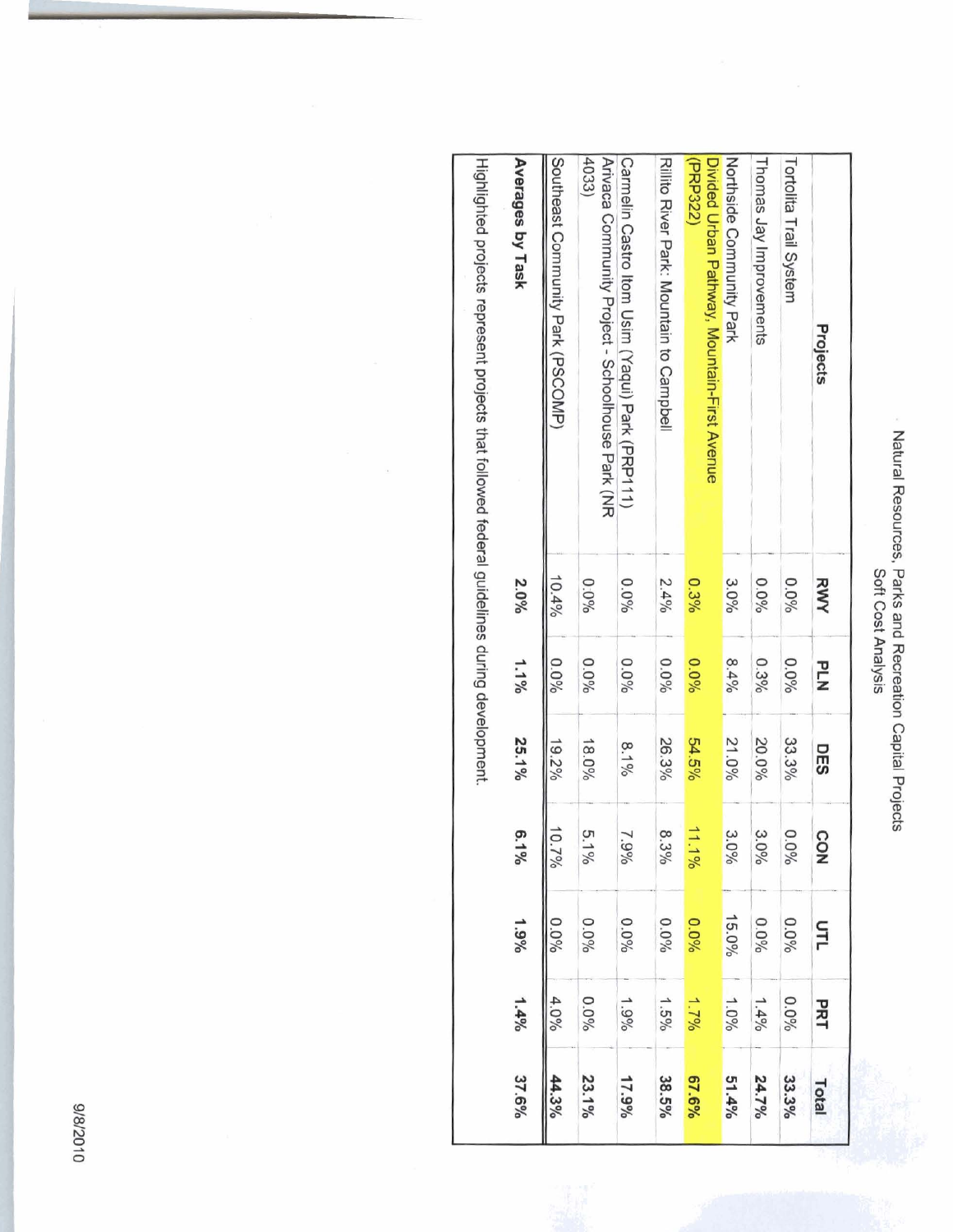# Project Management Office Capital Projects<br>Soft Costs Analysis Project Management Office Capital Projects Soft Costs Analysis

| Projects                                            | RWY     | PLZ     | <b>DES</b> | <b>CON</b> | 다<br>그  | マスコ     | Soft Cost<br>Total % |
|-----------------------------------------------------|---------|---------|------------|------------|---------|---------|----------------------|
| Mission View Wash                                   | $0.0\%$ | $0.0\%$ | 11.6%      | 15.2%      | 960'0   | $0.0\%$ | 26.8%                |
| Pantano River Park: Michael Perry Park to Wellarole | 2.1%    | %9.9    | 15.5%      | 13.4%      | $0.0\%$ | $0.0\%$ | 36.5%                |
| Tanque Verde Interceptor                            | 5.7%    | $0.0\%$ | $16.3\%$   | $0.0\%$    | $0.0\%$ | 960.0   | 22.0%                |
| <b>SIRU Strooting Range</b>                         | 0.2%    | 10.4%   | 21.6%      | $5.1\%$    | 0.8%    | 960'0   | 38.0%                |
| Tanque Verde Road, Catalina Highway to Houghton Rd  | $2.1\%$ | $8.4\%$ | 43.3%      | 38.8%      | 0.7%    | 9270    | 93.5%                |
| Meri Park (PMEHPK)                                  | $0.0\%$ | 4.9%    | 25.1%      | 11.6%      | $0.0\%$ | $0.0\%$ | 41.6%                |
| Pantano Kiver Park: Kenyor to MPP                   | 960.0   | $0.0\%$ | 28.1%      | 14.3%      | $0.0\%$ | 960'0   | 42.3%                |
| Amado Pood Bank - HVAC (XXNNAD2)                    | $0.0\%$ | $0.0\%$ | 30.0%      | 10.1%      | $0.0\%$ | $0.0\%$ | 40.0%                |
| Averages by Task                                    | 1.3%    | 3.6%    | 23.9%      | 13.5%      | $0.2\%$ | %0.0    | 42.6%                |

 $\frac{1}{2}$ 

 $\ddot{\phantom{0}}$ 

 $\ddot{\phantom{a}}$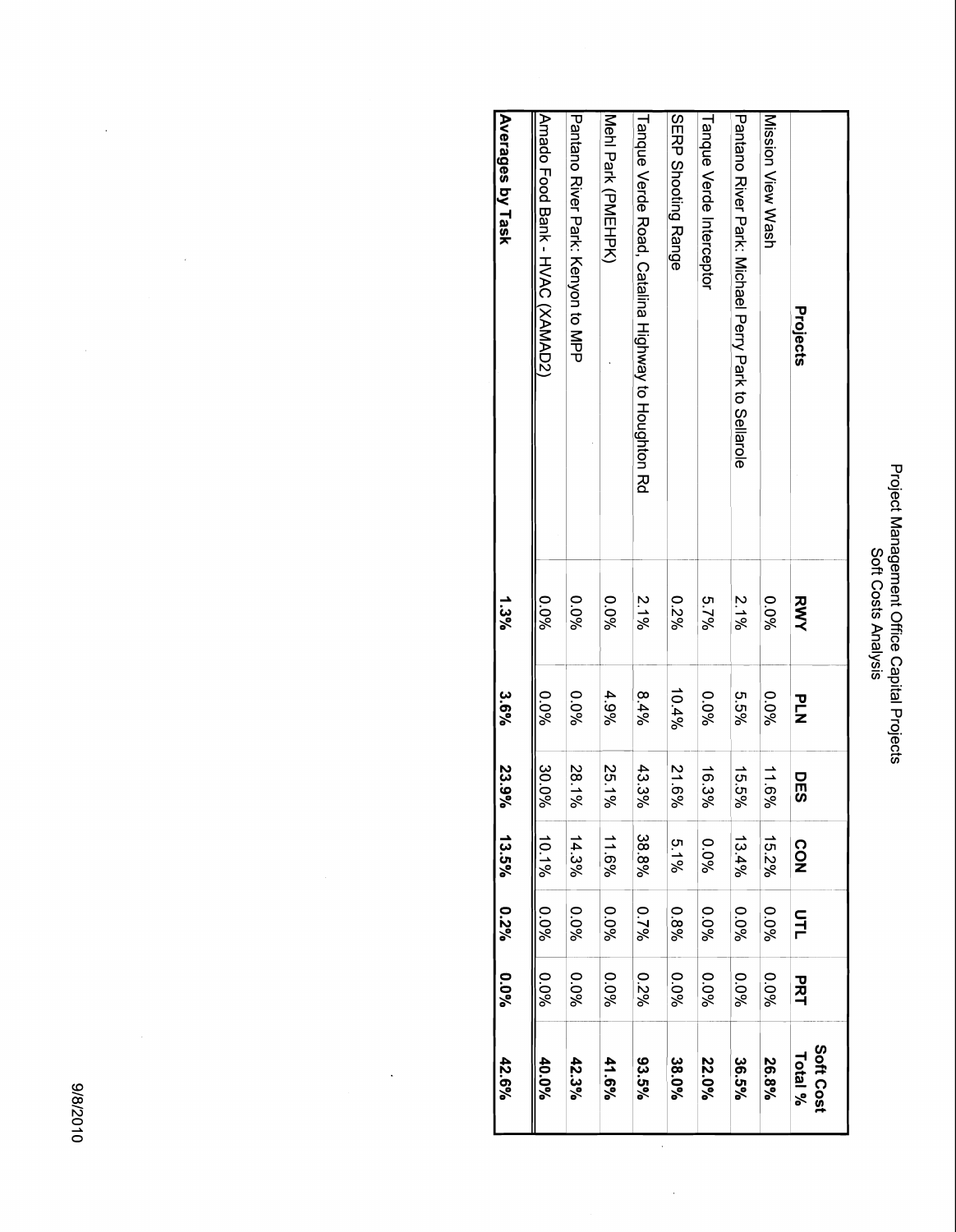## Regional Flood Control Distict Capital Projects<br>Soft Cost Analysis Regional Flood Control Distict Capital Projects Soft Cost Analysis

|                                                                         |          |        |          |                |         |         | Soft Cost |
|-------------------------------------------------------------------------|----------|--------|----------|----------------|---------|---------|-----------|
| Projects                                                                | スミ       | ]<br>ጋ | 모<br>55  | r,<br><u>୦</u> |         | 고<br>직  | Total %   |
| CDO River Park: Nagee to Thornydale (9CDOPK)*                           | $14.1\%$ |        | 42.2%    | 16.4%          | $0.0\%$ | $0.0\%$ | 72.7%     |
| CDO River ParkOmni (SFGOLF)                                             | $6.4\%$  | 3.6%   | $16.5\%$ | 10.9%          | $0.0\%$ | $0.0\%$ | 37.4%     |
| SPMULL, SPTOWN)<br>Pantano Wash Bank Protection Phase 1 (PPWSTV, PKOLB, | $9,2\%$  | %9.61  | 23.9%    | 16.8%          | $0.0\%$ | $0.0\%$ | 69.5%     |
| Santa Cruz Kiver Park Watside Grant to CDO (5SKGF)                      | 1.2%     | 6.7%   | $88\%$   | $0.0\%$        | $0.0\%$ | %0°     |           |
| Averages by Task                                                        | 1.7%     | 7.5%   | 25.6%    | 11.0%          | $0.0\%$ | $0.0\%$ | $51.8\%$  |
| "CMAR Project - PLN/DES were listed as one in data.                     |          |        |          |                |         |         |           |
|                                                                         |          |        |          |                |         |         |           |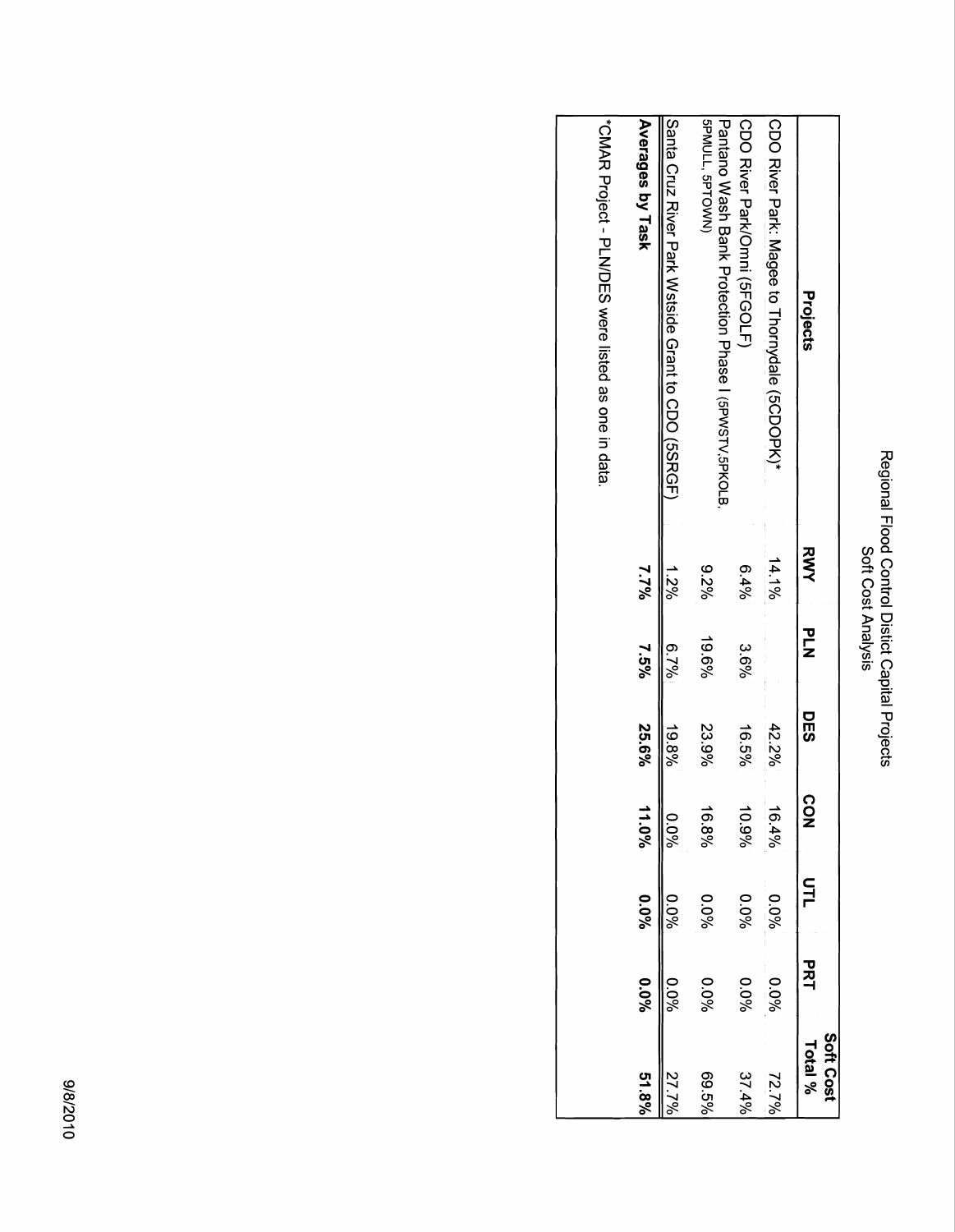| ft Cost Analysis | برون<br>ildil<br>Vastewater<br>Revater<br>Reclamatio<br>video uo. |
|------------------|-------------------------------------------------------------------|
|                  | rojec                                                             |

| Projects <sup>1,2</sup>                      | RWY     | <b>PLA</b> | DES      | CON                    | LLO                                | <b>PRT</b> | Soft Cost<br>Total % |
|----------------------------------------------|---------|------------|----------|------------------------|------------------------------------|------------|----------------------|
| Avra Valley Security (3AVS01)                | $0.0\%$ | $0.0\%$    | 30.5%    | Z.<br>$\frac{1}{8}$    | 0.0%                               | $0.0\%$    | 32.5%                |
| Ina Aeration Optimization (31AO01)           | $0.0\%$ | $0.0\%$    | $11.0\%$ | $\circ$<br>$3\%$       | $0.0\%$                            | $0.0\%$    | 11.3%                |
| Ina SCADA (3IRS09)                           | $0.0\%$ | $0.0\%$    | 26.8%    | $0.2\%$                | $0.0\%$                            | $0.0\%$    | 27.0%                |
| Marana Expansion (3MAR10)                    | $0.2\%$ | $0.0\%$    | $7.1\%$  | $\mathbf{e}$<br>$8\%$  | $0.0\%$                            | $0.0\%$    | 17.1%                |
| Prince and I-10 (3PIT03)                     | $0.0\%$ | $0.0\%$    | 7.6%     | $\circ$<br>$0\%$       | $0.0\%$                            | $0.0\%$    | 7.6%                 |
| Ina ROMP (3RIR03, 04,05,06, 3IGC01,3IRG11    | $0.0\%$ | 2.6%       | 15.2%    | $6.9\%$                | 0.2%                               | $0.0\%$    | 24.9%                |
| ROMP Plant Interconnect (3RP109)             | $0.5\%$ | 3.5%       | 21.3%    | $\overline{\varkappa}$ | $0.0\%$                            | $0.0\%$    | 26.4%                |
| ROMP SCADA (3RSC15)                          | $0.0\%$ | $16.4\%$   | 5.4%     | Z.<br>$3\%$            | $0.0\%$                            | $0.0\%$    | 24.1%                |
| 32 MDG WRC (3RWC11)                          | $0.0\%$ | 3.3%       | 8.8%     |                        | $0.0\%$                            | $0.0\%$    | $\frac{12.4\%}{1}$   |
| Roger Rd WWTP Demolition (3RWC12)            | $0.0\%$ | 2.8%       | 12.0%    | $\frac{0.3\%}{9.8\%}$  | $\frac{0.0\%}{\frac{1}{\sqrt{2}}}$ | $0.0\%$    | 24.6%                |
| ROMP Central Lab Complex FMD (3RWC13)        | $0.0\%$ | 3.9%       | 22.8%    | 17.7%                  | $\frac{0.096}{8}$                  | $0.0\%$    | 44.3%                |
| ROMP Central Lab Complex Site Civil (3RWC14) | 0.496   | 4.6%       | 25.7%    | 15.4%                  | 960.0                              | 960.0      | 46.2%                |
| Santa Cruz Interceptor Phase III (3SCP04)    | $0.1\%$ | $0.0\%$    | 4.7%     |                        | 0.0%                               | 0.0%       | 11.1%                |
| Sabino Creek Pump Station (3SCP06)           | 3.3%    | 19.6%      | 16.7%    | $\frac{6.3\%}{8.3\%}$  | $0.0\%$                            | $0.0\%$    | 47.9%                |
| Arivaca Junction (313118)                    | 2.0%    | $0.0\%$    | 23.1%    | ء∖∥<br>$6\%$           | 0.0%                               | $0.0\%$    | 34.8%                |
| Averages by Task                             | 0.49'   | $3.8\%$    | 15.9%    | $6.0\%$                | $0.0\%$                            | $0.0\%$    | 26.1%                |

Soft Costs exclude Land Purchase Costs

 $\overline{a}$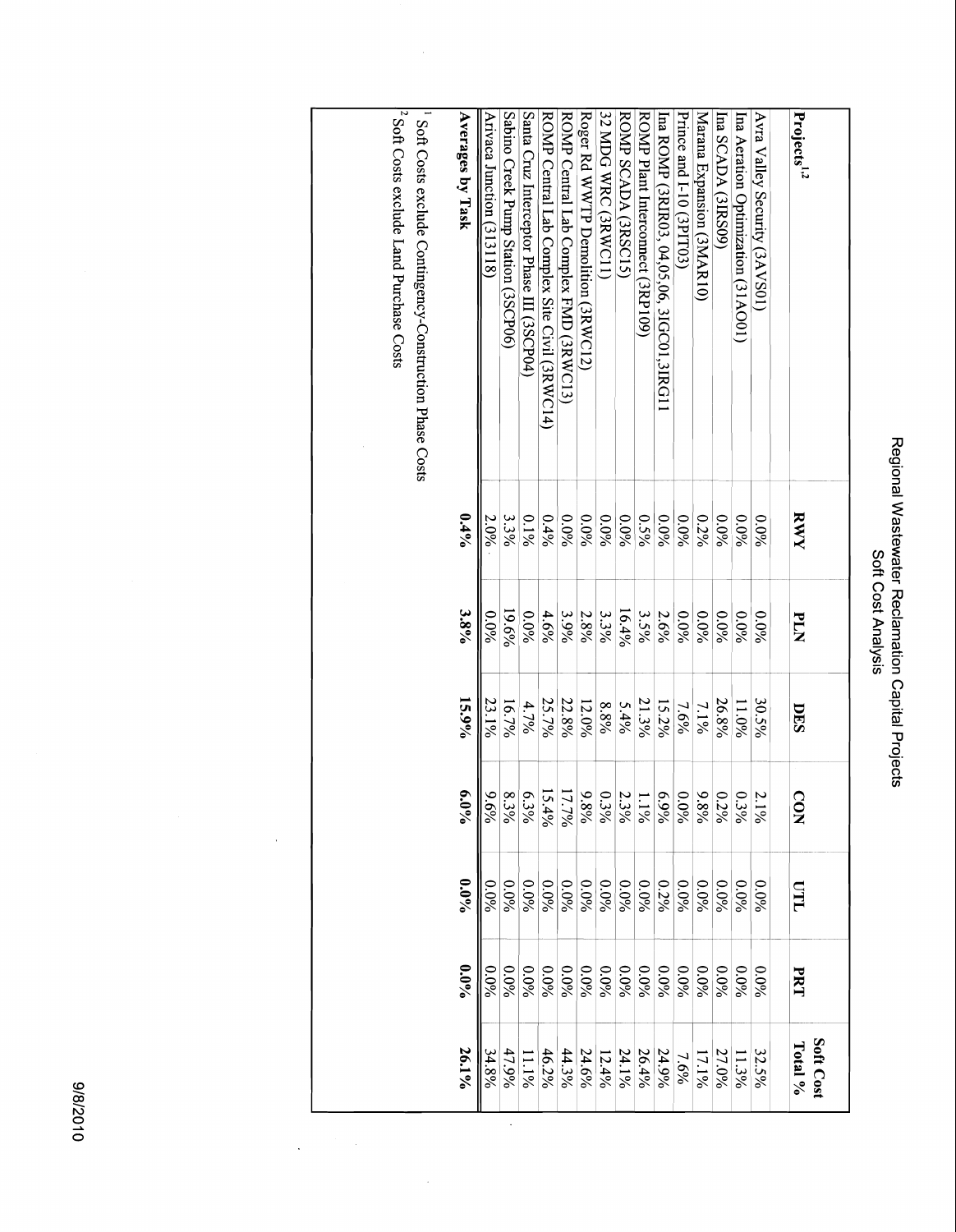#### Picture Rocks Desert Winds Safe Routes to School<br>Sabino Canyon Rd Bridge Deck Rehabilitation<br>Sabino Canyon Continental Elementary School<br>Sunrise: Craycroft to Kolb Flowing Wells Sidewalks Agua Caliente Safe Routes to School Averages by Task Valencia Bike Lanes Valencia Rd: Mark Rd to Wade Rd Valencia Rd: Alvernon to Wilmot **Sabino Canyon Rd Bridge Deck Rehabilitation Picture Rocks Desert Winds Safe Routes to School**  Orange Grove Bike Lanes La Cañada: River to Ina Magee: La Cañada to Oracle Magee Rd/Cortaro Farms: Corridor Study Magee Rd/Cortaro Farms: Mona Lisa to La Cañada La Cholla: Ruthrauff to River Rd La Cholla: Magee to Overton La Cañada: Ina to Calle Concordia Kolb and Valencia Intersection Irvington Rd at Mission Rd Ina Rd at Oracle Intersection Homer Davis Elementary School Camino de Oeste: Los Reales to Valencia Bear Canyon Bike Lanes Aviation Parkway: Richey to Technical Drive Alvernon Way/Valencia Intersection Improvements Alvernon Way/Los Reales Signal I-19 Frontage Rd: Continental to Canoa Tanque Verde Rd: Catalina Hwy to Houghton Tanque Verde Bike Lanes Laguna Elementary School Projects 2.7% 4.7%  $6.5\%$  $0.0966$ 2.0%  $0.2%$ 960.6  $0.0\%$ 5.0% 17.3%  $2.4%$  $5.8\%$ 8.0% 960.0%  $5.2%$ 9.0% 0.0%  $3.3%$  $0.096$  $0.0\%$  $0.0\%$  $0.0\%$  $0.0\%$ RWY  $\frac{0.0\%}{2}$  $2.4%$  $-69.6$ 2.1%  $1.7%$  $1.2%$  $\frac{1.5\%}{2}$ 2.2%  $5.7\%$  $0.6\%$  $\frac{0.096}{8}$  $\frac{0.096}{1}$ 39.1%  $8.4%$  $0.0\%$  $0.3\%$ 22.6%  $4.2%$  $1.2\%$  $0.0\%$ 12.9% 4.7% 17.6%  $0.4\%$  $6.0\%$  $0.9\%$ 13.0%  $0.4\%$  $\frac{0.096}{8}$ 25.4%  $0.0\%$ 3.9%  $0.0\%$ 4.2%  $\frac{0.096}{8}$  $0.0\%$ **PLN**  $7.9\%$ 2.8%  $660$ 26.0% 36.6% 29.7% 38.7% 45.9% 85.2% 36.1% 61.5%  $\frac{43.1\%}{1}$  $17.7\%$ 22.9% 13.6% 29.8% 10.9% 13.6% 15.9%  $16.7%$ 12.8% 7.0% 15.5% 20.4% 18.0% 14.2% 17.5% 26.6% 17.5% 16.7%  $11.4%$ 33.5% 33.1% 18.9% DES 20.5% 86.2%  $\frac{41.0%}{1}$ 24.0% 32.8% 11.7% 28.0% 2.0% 13.9% 18.3% 22.4%  $16.7\%$ 24.1% 3.6% 28.8%  $16.2%$ 27.3% 8.5% 39.6% 8.0%  $17.9%$ 17.3% 12.1%  $7.0\%$ 3.2%  $0.0\%$  $16.4%$ 25.0%  $26.1%$  $9.896$ 25.6% CON  $0.6\%$  $0.0\%$  $1.3\%$  $0.0%$  $0.0\%$  $0.0\%$  $0.496$  $4.7\%$ 2.9% 2.3% 9,0%  $0.7\%$  $3.7\%$ 960.0  $\frac{0.096}{8}$  $\frac{0.096}{8}$  $9.5\%$  $0.0\%$  $5.5\%$  $0.0\%$  $0.0\%$  $0.0\%$  $0.0\%$ m  $1.1\%$  $\frac{0.096}{1}$  $1.2\%$ 2.3%  $\frac{1.796}{2}$  $1.9%$  $0.0\%$  $4.0%$  $0.7\%$  $\frac{0.0\%}{0.0}$ 0.2%  $\frac{0.096}{8}$  $\frac{1.6\%}{2}$  $60.0\%$ 9,0%  $0.0\%$  $1.5%$ 0.0%  $\frac{0.096}{8}$  $0.0\%$  $\frac{0.096}{8}$  $0.0\%$  $0.0\%$ 0.0%  $\frac{0.096}{8}$ 0.0%  $0.0\%$  $1.896$  $1.3%$  $1.7%$  $1.690$ 1.9%  $1.3\%$  $1.0\%$  $\frac{1.196}{1}$  $1.2%$ **PRT** 1.0%  $1.2%$  $1.1\%$ Soft Cost Total %  $93.7%$ 44.8%  $41.5%$ 63.3% 62.7%  $51.2%$  $55.4%$ 53.2% 48.0% 148.3% 87.9% 25.5% 56.7%  $35.6\%$ 85.1%  $66.2\%$ 27.4% 20.6% 36.3% 106.1%  $11.1\%$ 58.6% 34.5% 53.5% 40.5% 33.9% 45.9% 37.5% 28.7% 66.9% 77.3%

Highlighted projects represent projects that followed federal guidelines during development

**laighlighted projects represent projects that followed federal guidelines during development.** 

010Z/8/6

Department of Transportation Capital Projects Department of Transportation Capital Projects Soft Costs Analysis Soft Costs Analysis